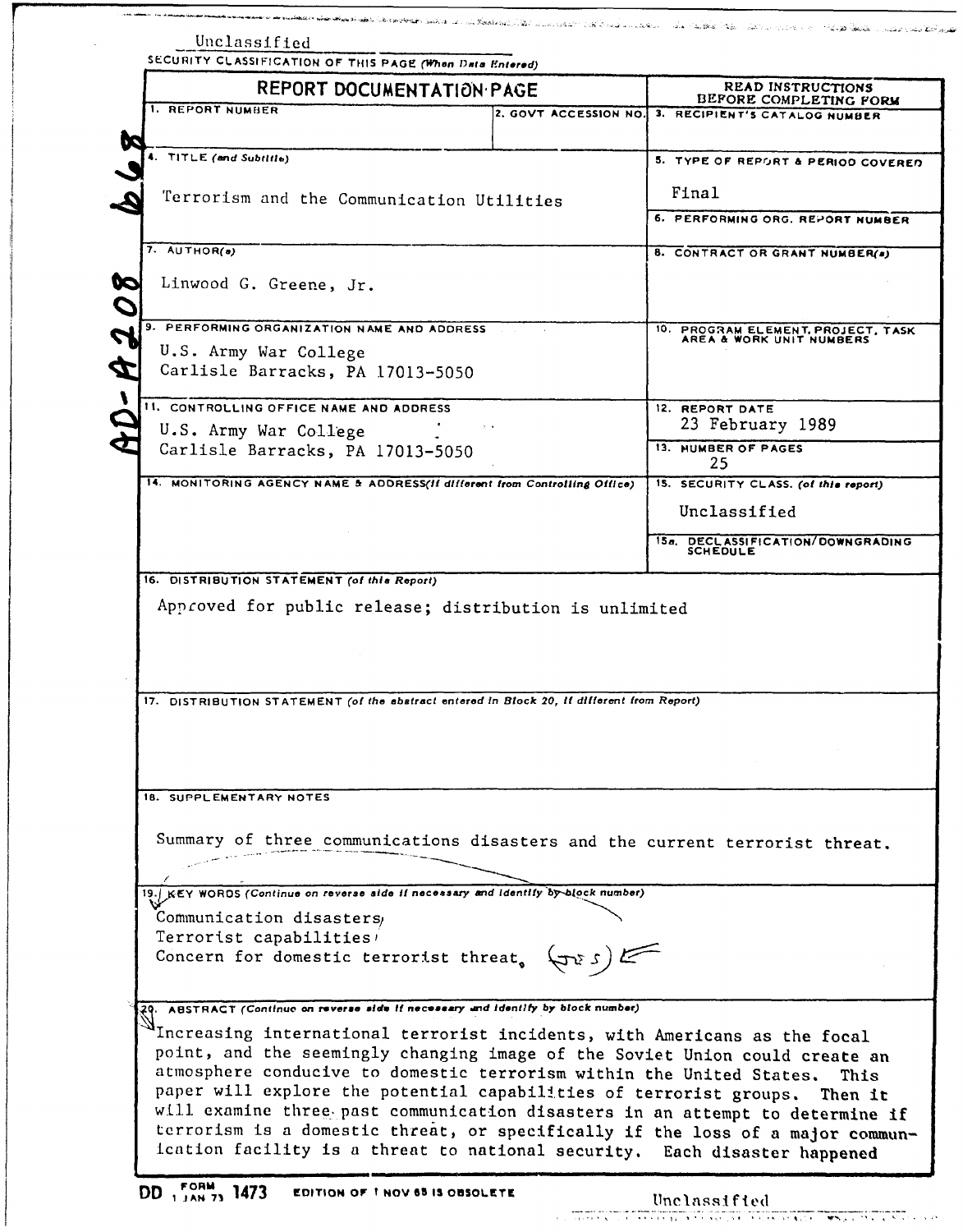### Unclassified

**SECURITY CLASSIFICATION OF THIS PAGE(1han** *Daa* **Bnteted)**

independently of the others. This study takes the results of these accidents and postulates the effects of similar levels of damage caused by a concerted terrorist action. Analysis of pre- and post responses provides a foundation for recommendations for dealing with the terrorist threat.  $\chi_{\epsilon_{\gamma_1}}$  .  $\chi_{\gamma_2}$ 

**4**

# Unclassified

**SECURITY CLASSIFICATION OF THIS PAGE(When Data Bnteore)**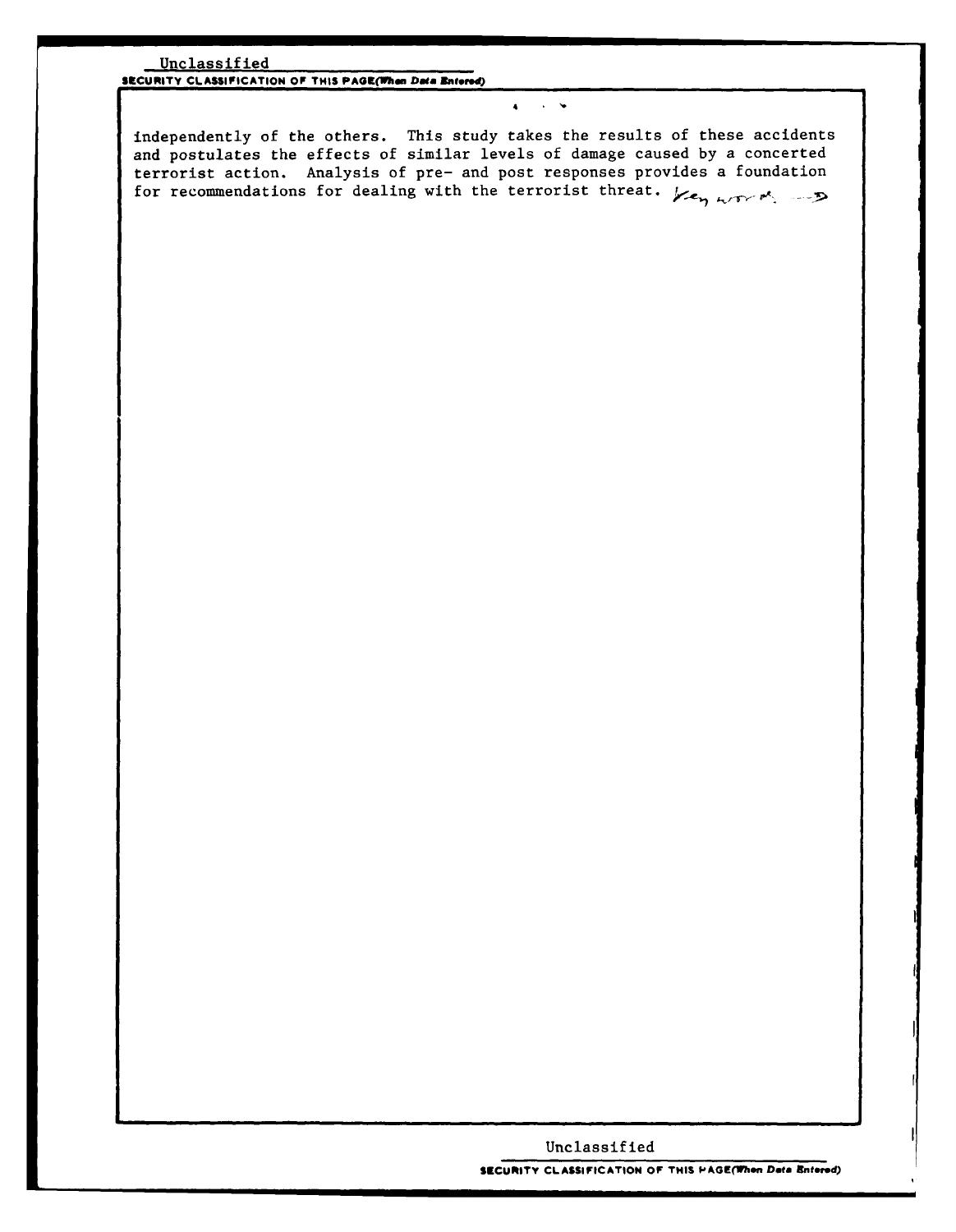# **USAWC** MILITARY STUDIES PROGRAM PAPER

The **views expressed** in this paper **are** those of the **author and do not necessarily reflect the views of the Departaent of Defense or any of its agencies. This document may** not **be released for open publication** until it has been cleared by the appropriate military **service or gverument agency.**

TERRORISM **AND** THE COMMUNICATION UTILITIES-**A** NATIONAL SECURITY CONCERN?

> **AN** INDIVIDUAL STUDY PROJECT INTENDED FOR PUBLICATION

> > by

Lieutenant Colonel Linwood **G.** Greene Jr.(Author)

Mr. James E. Trinnaman<br>Project Advisor

**RUSTRINUTION STATEMENT At Approved for public** release; distribution is **unlimited**.

U.S. Army War College Carlisle Barracks, Pennsylvania 17013. 2. February **1989**

**. I . i • l .I I I i l**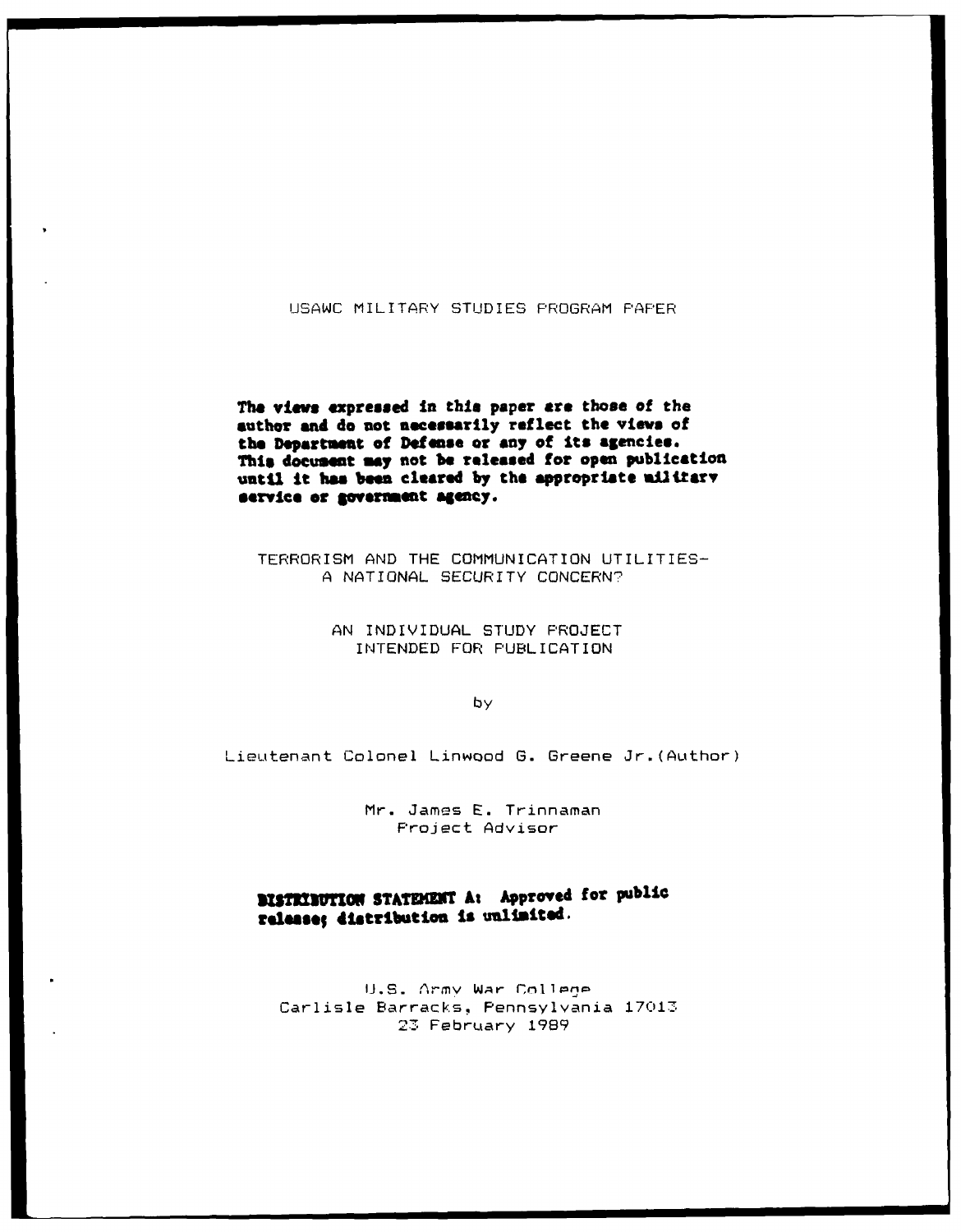### ABSTRACT

AUTHOR: Linwood G. Greene Jr., LTC, TC

TITLE: Terrorism and the Communication Utilities-A National Security Concern?

FORMAT: Individual Study Intended for Publication

PAGES: 22 CLASSIFICATION: Unclassified DATE: 23 February 1989

Increasing international terrorist incidents, with Americans as the focal point, and the seemingly changing image of the Soviet Union could create an atmosphere conducive to domestic terrorism within the United States. This paper will explore the potential capabilities of terrorist groups. Then it will examine three past communication disasters in an attempt to determine if terrorism is a domestic threat, or specifically if the loss of a major communication facility is a threat to national security. Each disaster happened independently of the others. This study takes the results of these accidents and postulates the effects of similar levels of damage caused by a concerted terrorist Analysis of pre- and post responses provides a action. foundation for recommendations for dealing with the terrorist threat.

ii

Accession For **NTIS GRAAI** V DTIC TAB О Unannounced  $\Box$ Justification  $Bv -$ Distribution/ Availability Cedes Avail and/or bi at Special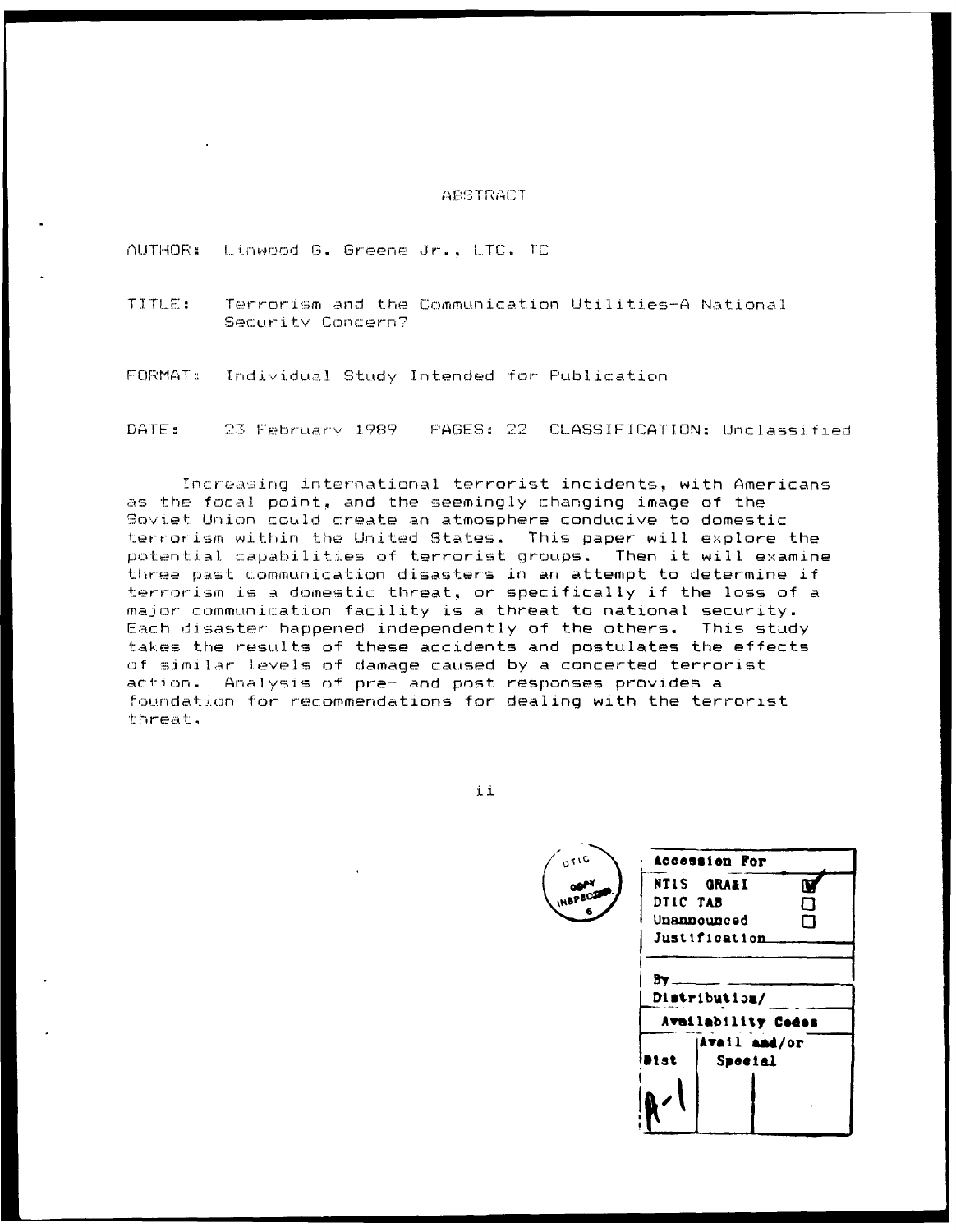### r NITRODIJCT I ON

*.* Certified Protection F'rofessional(CFF') and Securitv Supervisor with Bell Atlantic Corporation in Washington, D.C.. I conducted physical security inspections of the utilities' Telephone Central Offices(TCOs). I inspected the TCOs with an eve for hardening the physical structure to prevent intrusion and possible harm to the plant equipment or employees.

Increasing international terrorist activity, with Americans as the focal point, caused me to ponder what would happen if a terrorist group would mount a coordinated attack on the public utilities in or around a major metropolitan area. My thoughts centered on several themes: (1) Could it be done? (2) How could it be done? **(7)** How easily could it be done? (4) What effect would an attack have on the utilities and national security? **(5)** Is surh a threat a valid national concern? Finally, (6) How could a security supervisor better prepare an organization to prevent or respond to such an attack?

Initially., I was thoroughlv convinced that an organization as large as Bell Atlantic, servicing the very heart of the U.S. Government, would have a carefully conceived Contingency Emergency Plan(CEP) with built-in redundancy to respond to a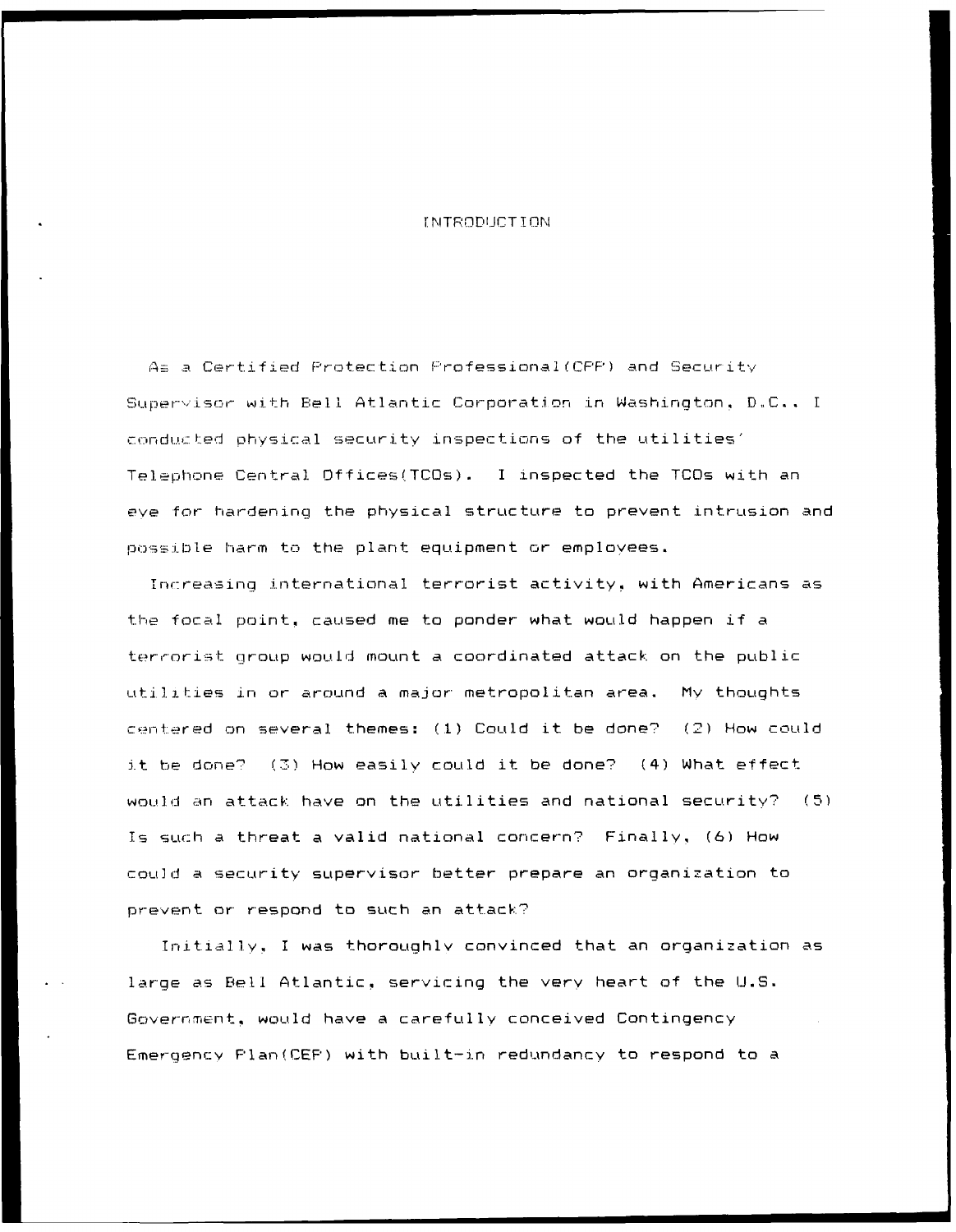terrorist attack. To my amazement I soon discovered that there is no published CEP for terrorism, nor is there redundancy built into the system. Further, my expressed concern over these deficiencies has so far met with only limited interest.

Upon reflection I feel this limited interest indicates lack of education as to the extent of the terrorist threat. We have experienced no major terrorist incidents involving public utilities on American soil. Therefore, no lessons have been learned. We continue operating with a false sense of security. Economics and a lack of understanding of the secondary effects -that a coordinated terrorist attack would have on public Utilities during the post response period also contribute to this talse sense of security.

The purpose of this paper then is to explore the threat mentioned above by first looking at the potential capabilities of terrorist groups, analyzing the threat, and then postulating the possible damage terrorists could inflict. I will examine past communication disasters, seeking lessons learned from them.

#### THE THREAT

To most Americans the threat of large scale terrorist attacks on American soil is unbelievable. This perception is fostered. in part, by the increasing effectiveness of the anti-terrorist activities of the U.S. intelligence community, the Federal Bureau of Investigation, and state and local law enforcement agencies. (1)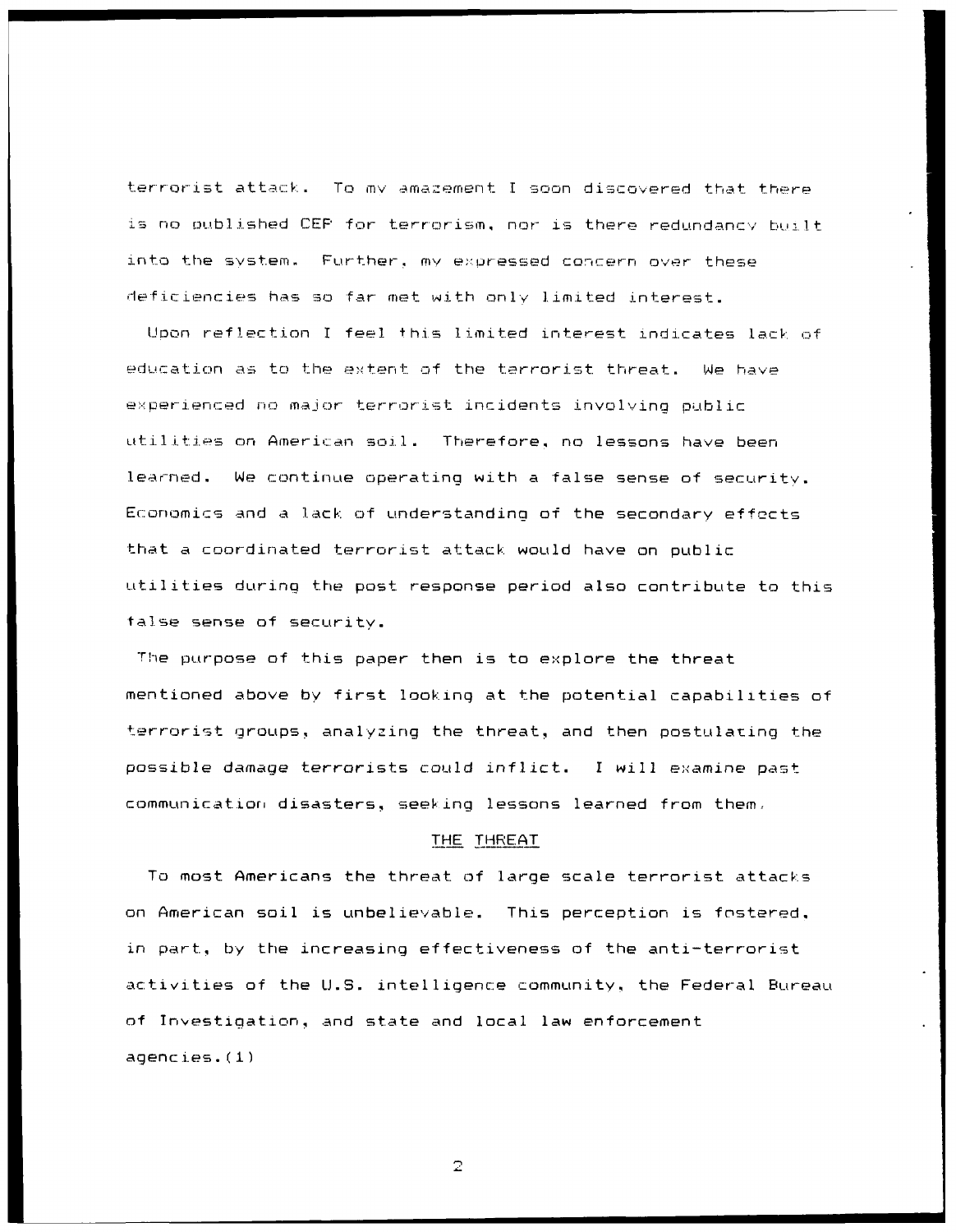But we must understand what a terrorist is and discover why he or she commits acts of violence in order to intelligently understand the threat. Surely there are no "typical" terrorists. But they do tend to display certain psycho-social profiles depending upon the group they represent. The July 1988 Protection of Assets Bulletin cited significant characteristics for current terrorists from a monograph that appeared in the April 1988 issue of the FBI Law Enforcement Bulletin.

A partial summary of the profile indicates that the terrorist leadership is politically active, literate, has high verbal skills, is well educated and well trained. I see the opposite in the followers. This leader-follower syndrome indicates the volatile nature of a terrorist organization. (2)

In, "Will Terrorists Go Nuclear?", B.M. Jenkins(CPP) indicates that a great deal of popular mythology about terrorists describes them as mindless, irrational killers -- persons like Bundy and Manson. But the violent actions of such persons do not describe most terrorists. Terrorists frequently do kill. And their killings, to a degree, are indiscriminate, but with a purpose. Further, their killings are are not irrational in the context of their political/religious purpose. (3) Americans must understand that terrorism is a threat or act of violence undertaken to create fear and focus attention on a particular political/religious movement.

Terrorist activities fall within a continuum -- ranging from

 $\mathbb{Z}$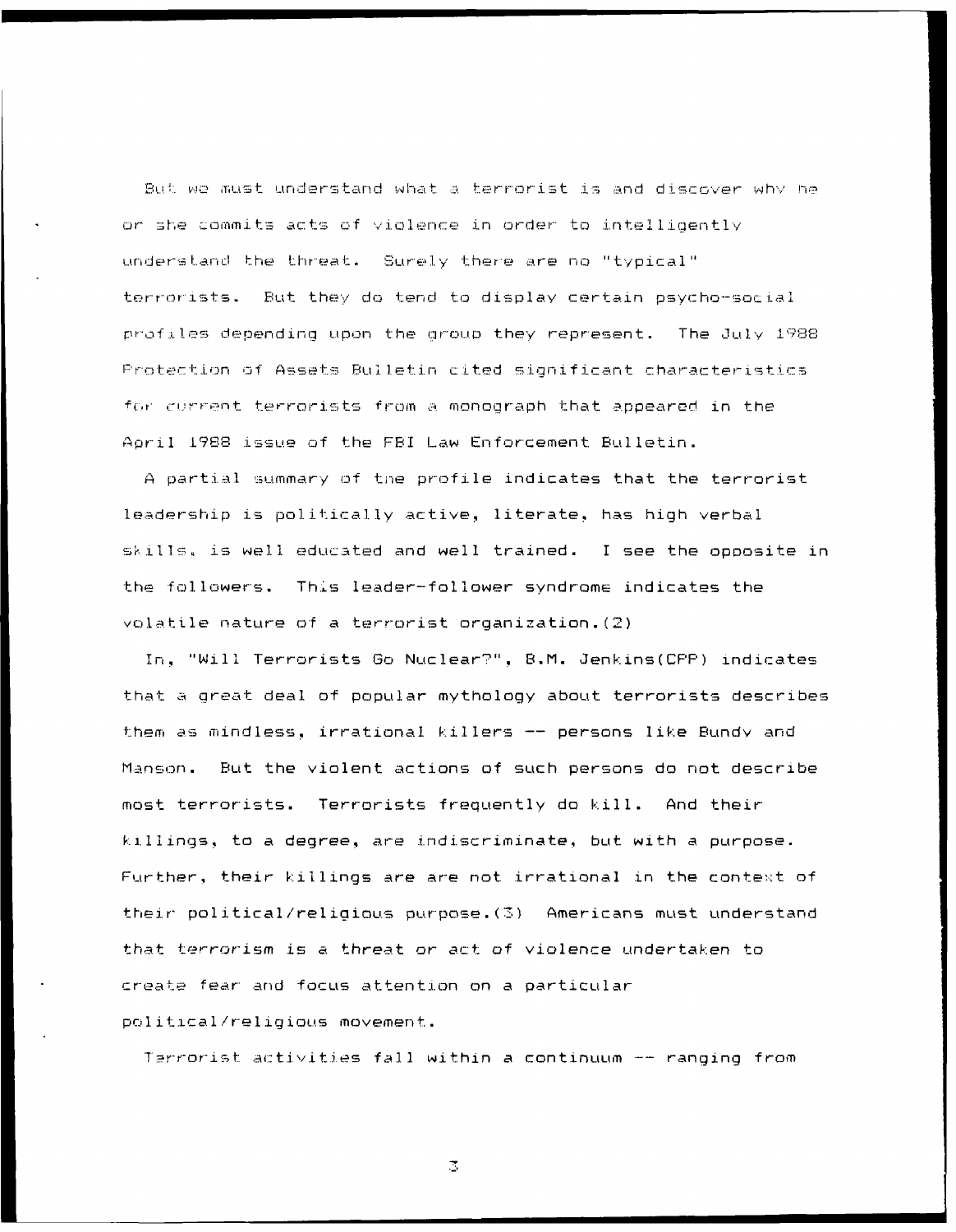$\equiv$ mall autonomous groups fighting for political, religious or ethnic reasons to state-directed or sponsored terrorism. With nuclear parity, the INF treaty, and the continuing arms reduction negotiations, the 1likel ihood of a nuclear confrontation is lessened. One of the negative results of this is the potential for an increase in terrorist activity by countries that are known to direct or sponsor terrorism such as Syria, Iran, Libya, North Korea, Cuba, and some Eastern Block states.(4) State direction **or** sponsorshiip of terrorist groups provides a safe, cheap, and sound course of action, compared with the risks of a nuclear or ccnventional confrontation. **A** r\_2cent example of state supported terrorist activity in the United States is the "Chicago Five" incident with the EL Rukns gang. Five members of the gang were convicted after an investigation found that their ringleader had made arrangements with Libya to blow up airplanes and government buildings for payments of up to \$2.5 million. Fortunately, none of the terrorist acts ever took place.(5) The so called Libyan "hit teams" targeted against Libyan exiles and, allegedly at one time against President Reagan., provide another example of state directed terrorism.(6) Currently in the United States and Puerto Rico, remnants of at least seven terrorist groups operate autonomousIy. Their actions are ethnicly or politically motivated and basically right wing. None of these groups have perpetrated any incidents that can compare to international terrorist activity frequently covered in the news media.(7)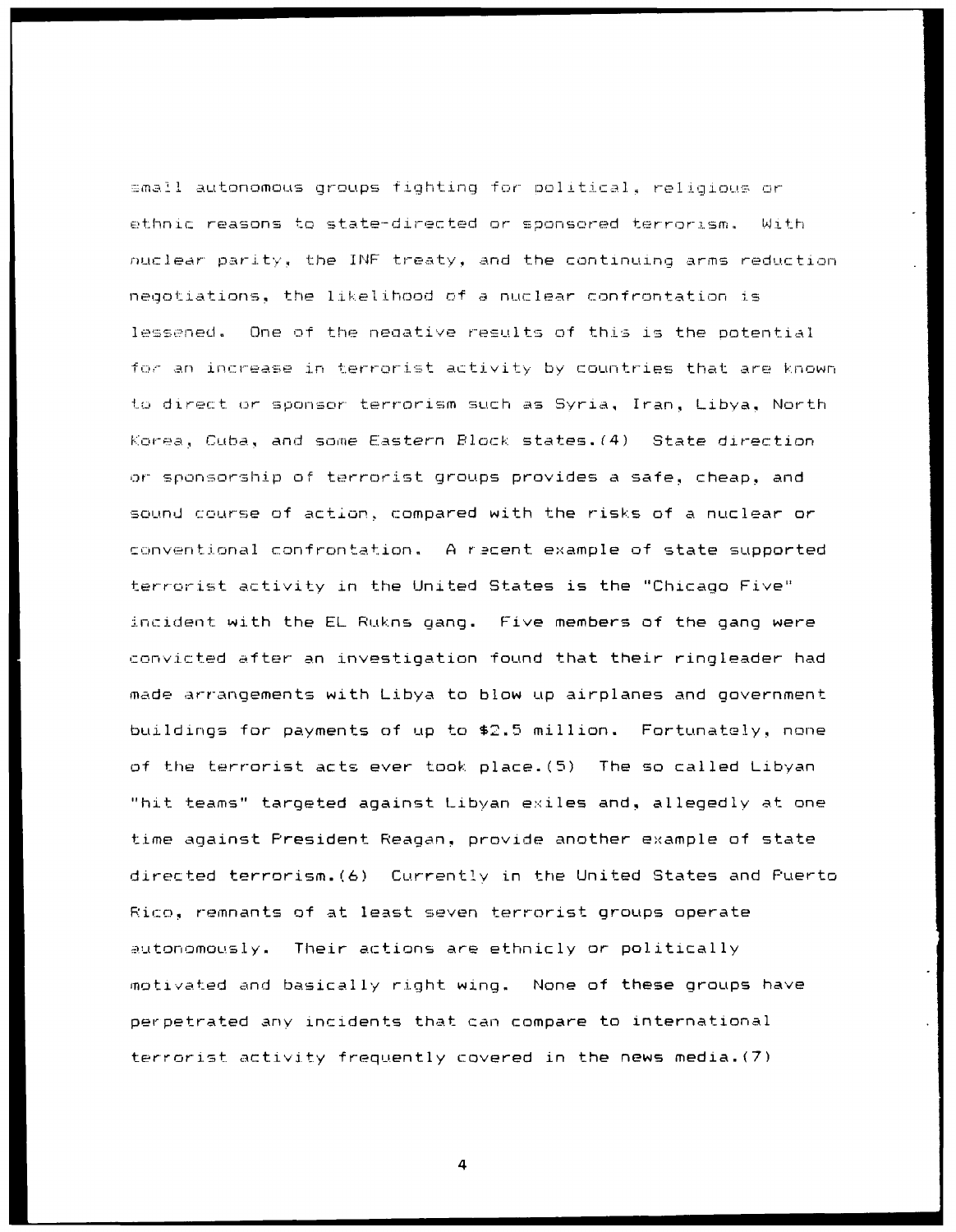The bomb is the weapon of choice of most terrorist groups. The weekly news broadcasts of bombings in Lebanon or Ireland and the recent destruction by bomb of a passenger plane enroute from Europe to the United States illustrate the point. The bomb has been used during periods of political, racial, commercial and labor strife over the centuries. Thus the mere act of threatening to use or using the bomb has become a symbol of power. (8)

The FBI's 1986 bomb summary showed that the frequency and severity of bombings in the United States was down but still considerable. The report stated that in 1986 property damage amounted to \$3.4 million, with 14 persons killed and 185 injured. Terrorists were implicated in 15 bombings. (5)

Technological advances in small but powerful weapons and munitions have also created an environment favorable to terrorist activity. These advances make the weapons cheaper and easier to transport and use.

Advanced weaponry and munitions in the hands of a terrorist group would be more devastating than any natural disaster that has occurred in the United States to date. This is particularly true if nuclear devices should become available to terrorist organizations.

Although I was unable to find any evidence of incidents of terrorists possessing or using "high tech" weapons, they are readily available. These weapons are designed for ease of use.

 $\mathbb S$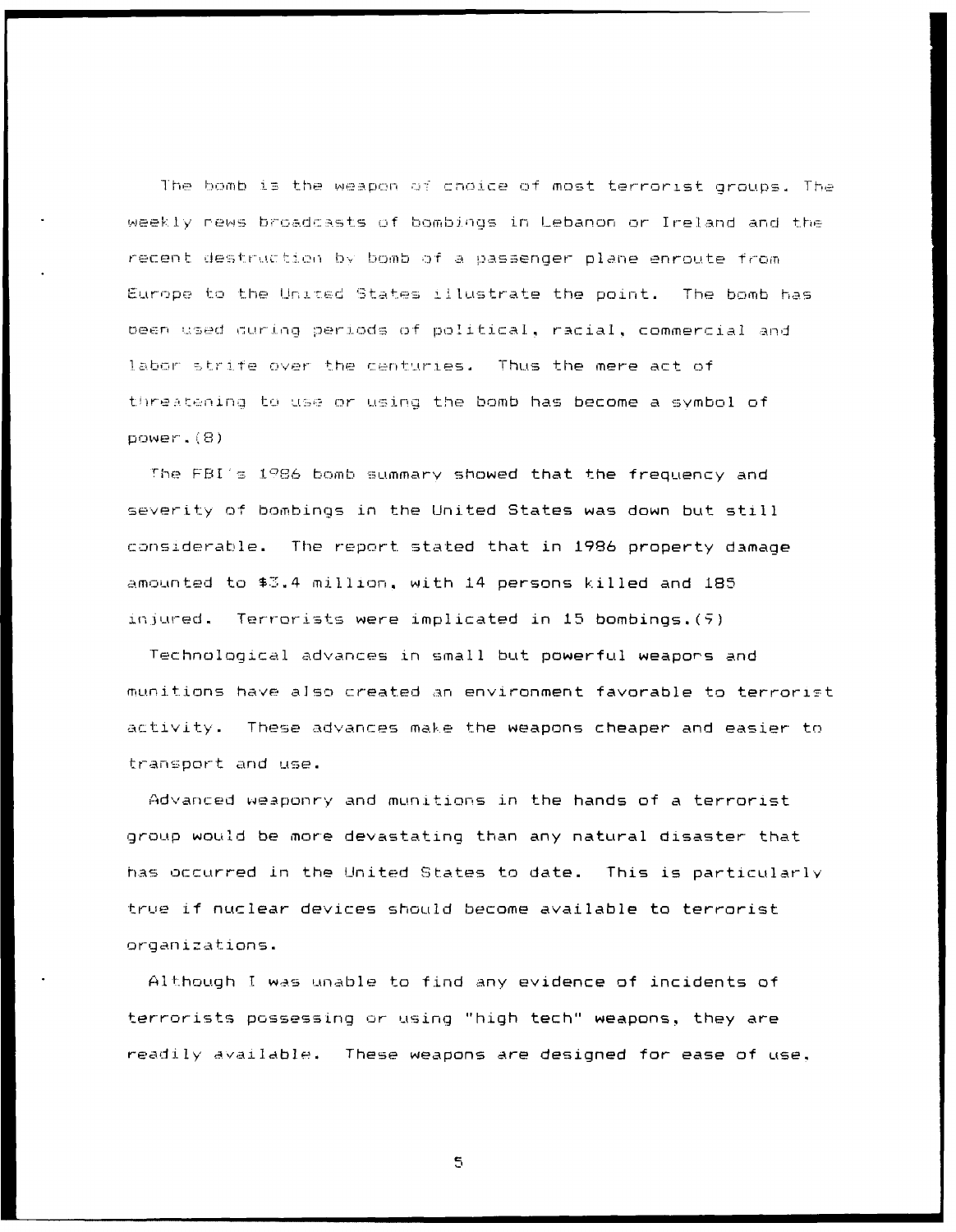conceatment, accuracy and destructive power. Some, such as the Light Anti-tark Weapon(LAW), are even disposable. "High tech" weapons and munitions offer distinct advantages: (1) They are light-weight. (2) They are simple to operate. (3) They have more festructive power. (4) They are more accurate. (5) They require no physical entry onto the targeted premises. (6) They increase probability of escape. (7) Finally, they decrease probability of detection. Examples of "high tech" weapons are the American-made Redeye, Stinger, Dragon and TOW precision-quided munitions (FGMs). The Soviet SA-7 and Sagger miss.le and the French-German Hot and Milan weapons systems are other examples. New shoulder-fired, multipurpose assault weapons include multi-shot rocket launchers. Silent grenade launchers, mini-greaades, and weapons firing duplex or triplex cartridges(that contain two or three bullets in tandem) are available. Also anti-tank rocket launthers can penetrate up to 2 meters of concrete or more than 1/2 meter of heavy armor. These rocket launchers have no backblast and can even be fired from inside a small room. Remote controlled mortars can be fired at a target using a timing device.  $(10)$  These weapons are mass produced by the United States and foreign governments for their armed forces. Some of these governments either sell to terrorists or sponsor terrorism to further their national  $\exists \text{ims.}(11)$ 

In sum, terrorists have the potential of becoming a major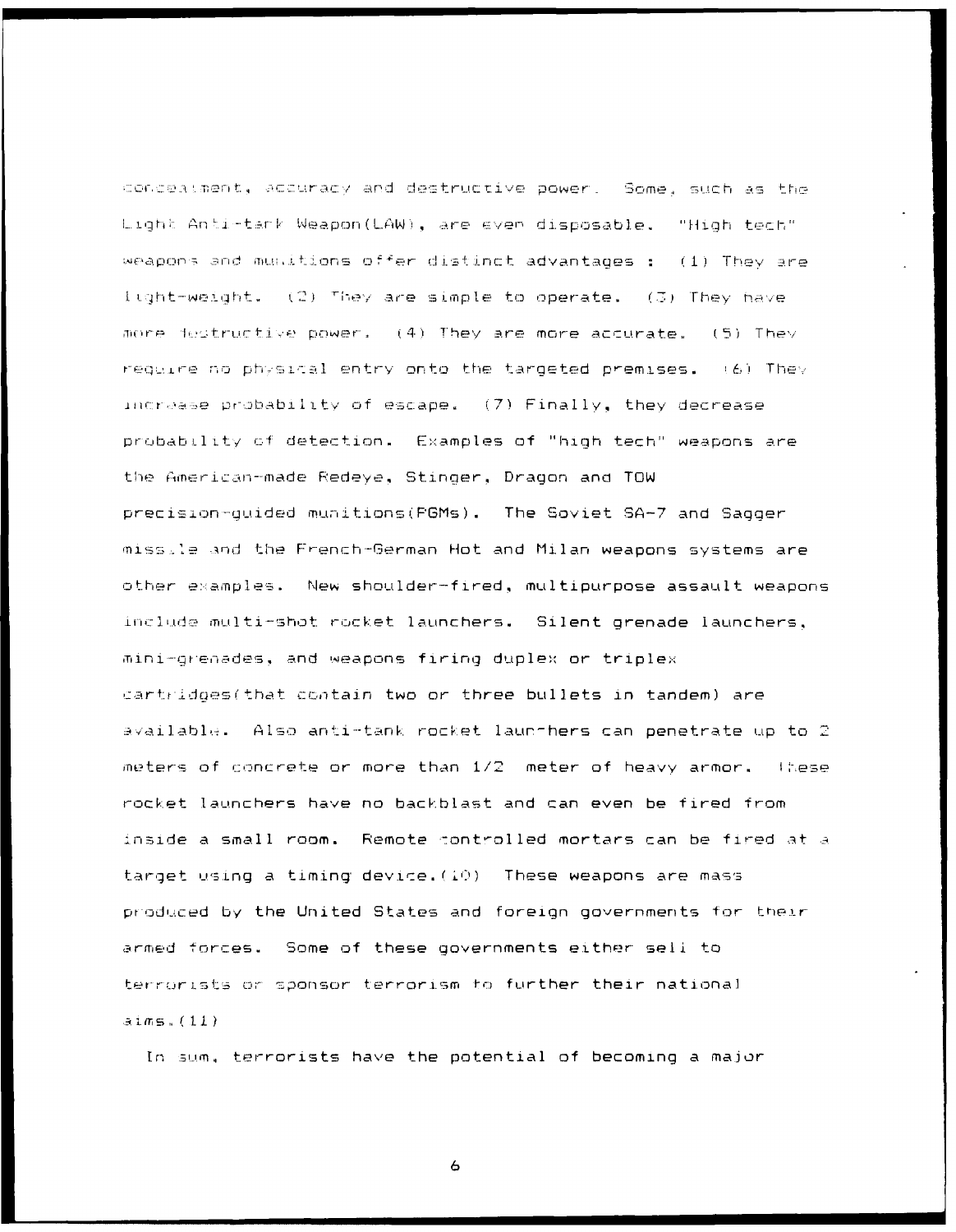force. Even more dangerous is a force that may have the state sponsorabip to include weaponry, will and determination to pose a serious challenge.

The United States will become increasingly vulnerable to such challenges, in part because the entire infrastructure support system presents a wealth of lucrative high-tech targets.

### LESSONS LEARNED

This section summarizes the catastrophic effect that fire and water had on communication facilities in three separate incidents. These incidents did not happen concurrently. Due to the courageous efforts, excellent emergency planning and cooperation of the Bell System, the effect in each case was limited to a matter of weeks. However, secondary effects are still being felt today. These communication disasters depict not only the immediate impact on the utility concerned but the impact on national security(military organizations) as well as the effects on police, fire emergency response capabilities and commercial enterprises.

### NEW YORK- 1975(12)

The following summary was taken from a pamphlet released by AT&T in May of 1975.

On February 27, 1975 a short circuit in a sub-basement valut caused a five-alarm blaze that resulted in a major telephone service catastrophe. Within 17 bours, 170,000 telephones in Lower Manhattan were out of service. The fire damaged or

 $\overline{z}$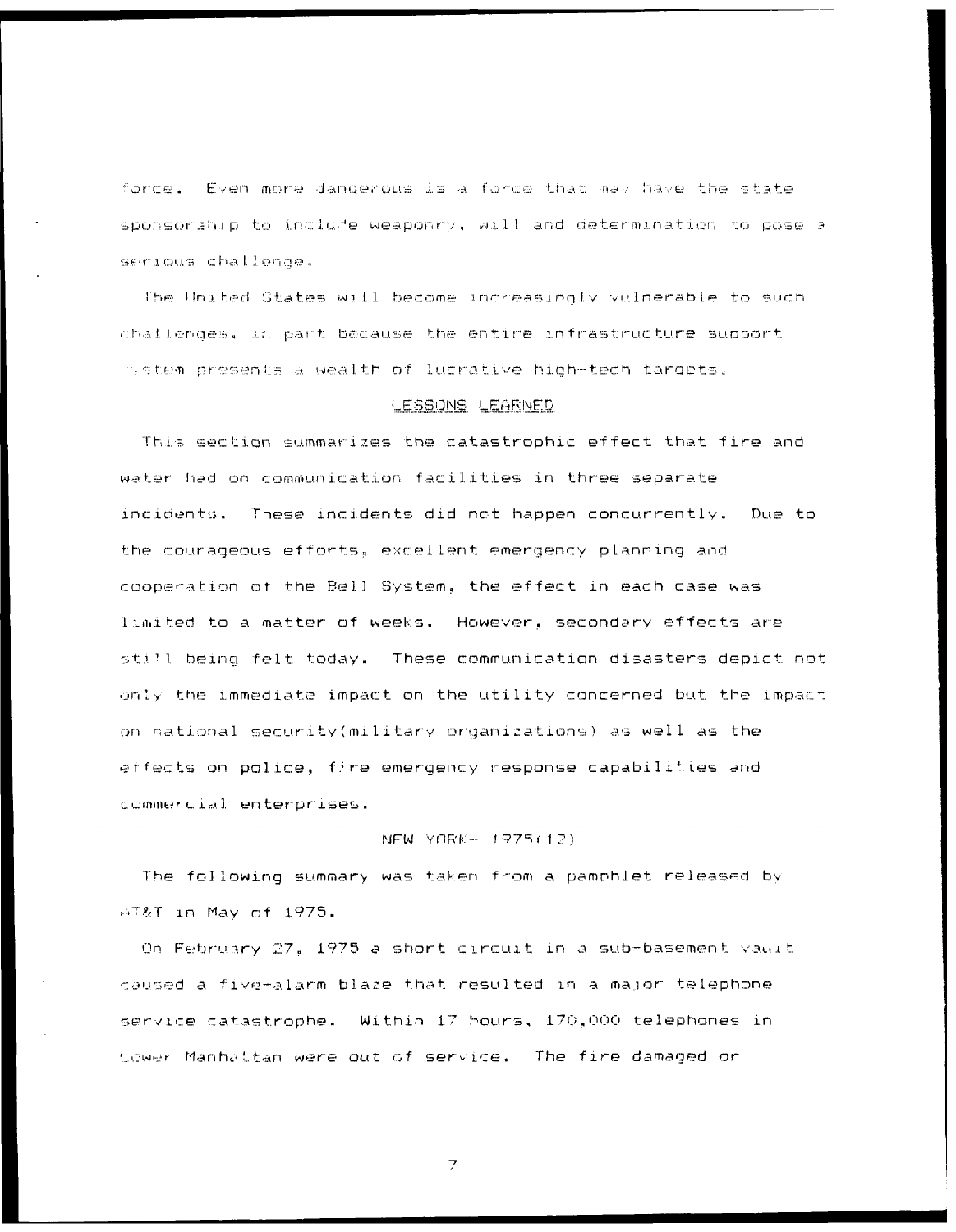destroyed cable and switching equipment. Water damage rendered praer equipment useless.

The fire knocked out service to 300 blocks in a three square mile area which housed offices, apartments, stores, J philde stations, the Con Edison Power Company main office, New York University, 1 hospital, 1 clinic, 2 infirmaries and the Bernstein institute. The initial emergency effort was to provide service to the Wospital, the police and fire departments, and other vital agencies in the neighborhood.

Total response and restoration was beyond the capability of the New York company. Massive assistance from Western Electric, New Jarse, Bell, Connecticut Bell, Pennsylvania Bell, the four Chesapeake and Fotomac Telephone Companies and other sources was mobilized to aid in the restoration effort.

Mobile radio-telephone units from other Bell operating companies were brought in to provide emergency service. During the three-week outage. 400 coin telephones were also placed in storefront centers, mobile vans and special outdoor rack locations. Usage peaked at 105,000 calls a day- eight times the average usage of coin telephones in that area.

The Manhattan Chapter of the Telephone Pioneers of America organized volunteers to visit the blind and shut-ins in the affected area, to run errands, to take messages and place phone salls for them. A massive effort enabled the community to find locations of the coin telephones through distribution of

 $\mathbf{B}$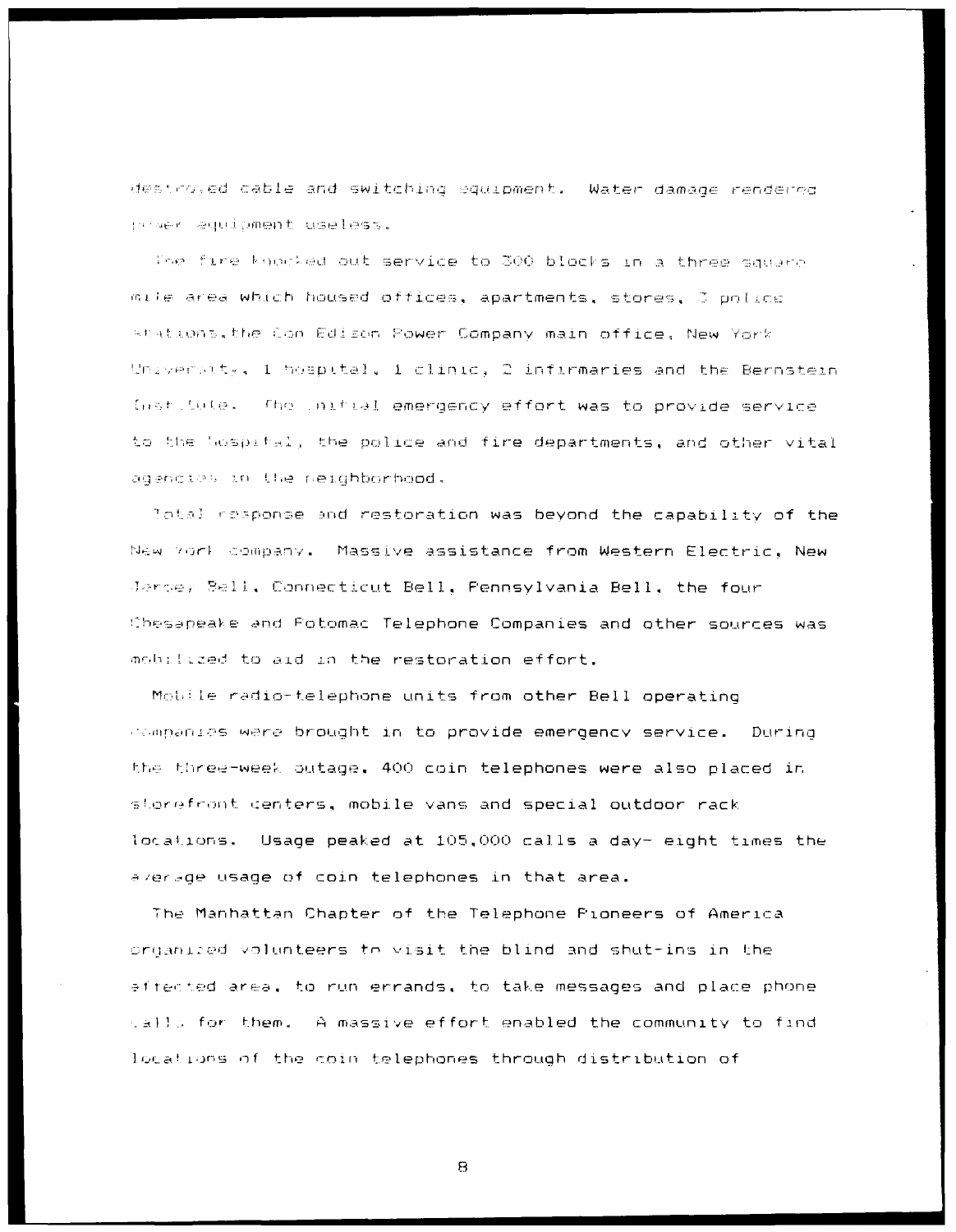spectally made maps written in four different languages.

The restoration effort impacted the transportation industry as well. Thirty trucking companies and 11 airlines were used to transport tons of equipment to the area.

An uniold number of volunteers from New York and elsewhere along with more than 4,000 Bell System employees worked around the clock to restore the damaged TCO by 21 March 1975. Three weeks of fear, frustration, and teamwork proved fruitful. Monetary loss to the utility, stores and corporations within the affected area and loss to other areas of the country due to the deferral of equipment to the New York disaster has been estimated to be in excess of \$100 million.

### NEW ORLEANS- 1983(13)

The following summary was taken from the report on the New Orleans communication outage prepared for the Manager National Communications System by Booz, Allen, Hamilton, Inc.

On 7 April 1983, an unanticipated rainstorm caused unusually severe local flooding in the New Orleans area. The basement of AT&T/South Central Bell New Orleans Main Complex was flooded causing damage to the electrical system and the loss of both commercial and emergency power. Without power the TCOs system shut down when the plant's battery system was exhausted. The system shut down for 9 hours and 45 minutes. 50,132 local area lines were affected for 9 hours and 30 minutes. 566,272 long distance service lines were interrupted for 8 hours. Special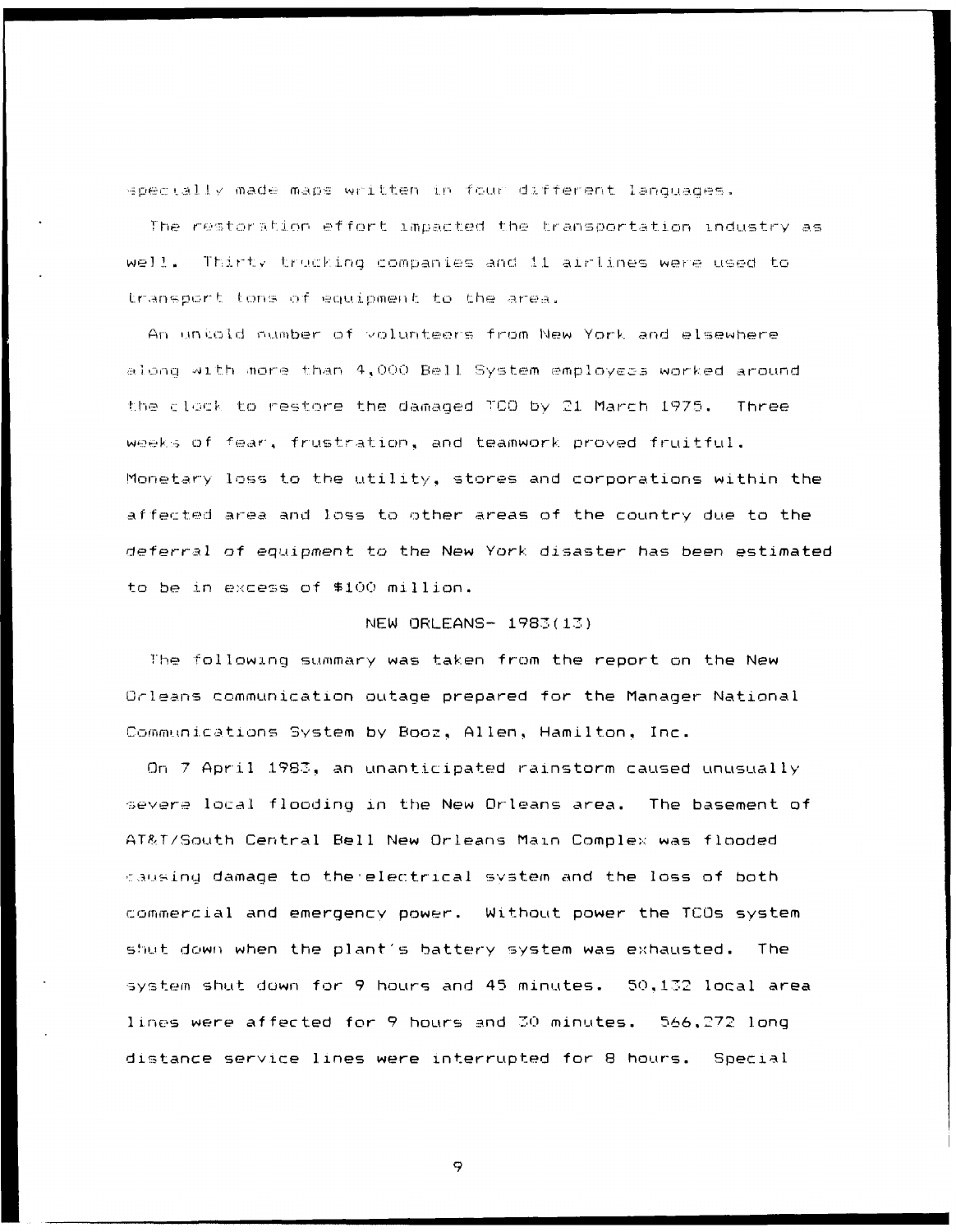Service Lines - a service that connects to or thru more than one TCO for 43,485 communications circuits -- were disrupted for 9 hours.

The impact of this disaster was minimized due to the time of the flood (night) and the effects of the flood on the morning of April 7 (most business & government offices shut down for the day). Therefore demand for service in the affected area was significantly reduced because of the circumstances.

Although access to long distance service was not available, New Orleans was not totally isolated from a telecommunications standpoint because other carriers maintained the capability to communicate through their systems throughout the shutdown period.

Some of the secondary effects of this national disaster follow. Of the approximately 1800 circuits routed thru the damaged TCO for use of the United States Transmission Systems (USTS), 35 percent remained in service: all special service circuits were out, including service provided GSA & MCI; an estimated 10 per cent of the 1000 Telex circuits and 700 TWX circuits provided Western Union were out of service: Satellite Business Systems (SBS) lost the use of its WATS extension to outlying cities for a short period.

The effects on federal, state, and local government offices varied. The severity was reduced by closings due to the flood. Military installations reported that the outage either disrupted or severely impaired their mission performance. The loss of

 $10<sub>1</sub>$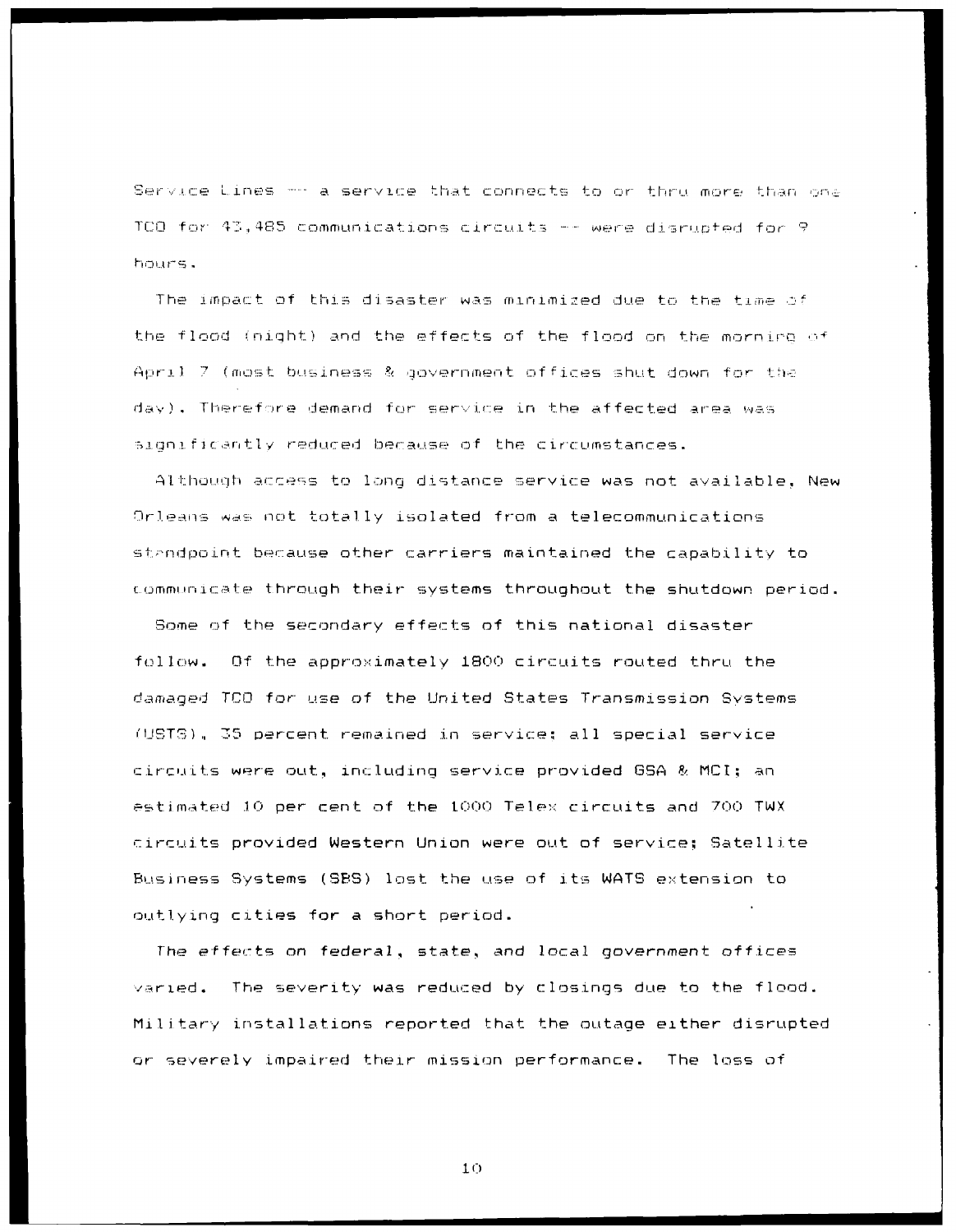Automatic Voice Network (AUTOVON), Automatic Dioital Network (AUTODIN), Federal Telephone System (FTS) and long distance service made it almost impossible for military activities to contact their headquarters. The Naval Air Station lost its weather service circuits needed to carry out its responsibility of harricane prediction. The report also stated that representatives of the Air National Guard indicated they could not have launched their defensive/interceptor fighter aircraft that were on alert. If forces had been mobilized during the shutdown, the Navy Reserve would not have been able to perform its critical coordination functions. The Navy, Coast Guard and Army National Guard resorted to use of Military Affiliated Radio System (MARS) stations, HF and FM radio networks. The Government Services Administration's (GSA) experience was similiar to that of the military. Its FTS access lines were not restored until April 8 due to fusing problems in the New Orleans TCO.

The most severely handicapped government organization was the Federal Aviation Administration (FAA). Loss of service to the FAA's Houston center made normal air traffic control impossible. Special service circuits, providing data transmission capabilities, precluded the automatic hand-off of air traffic and caused the FAA to route traffic around the New Orleans area. They also had to impose flow control nationwide for air traffic destined for New Orleans. The cooperative actions taken by the FCC, AT&T, and the White House in response to this limited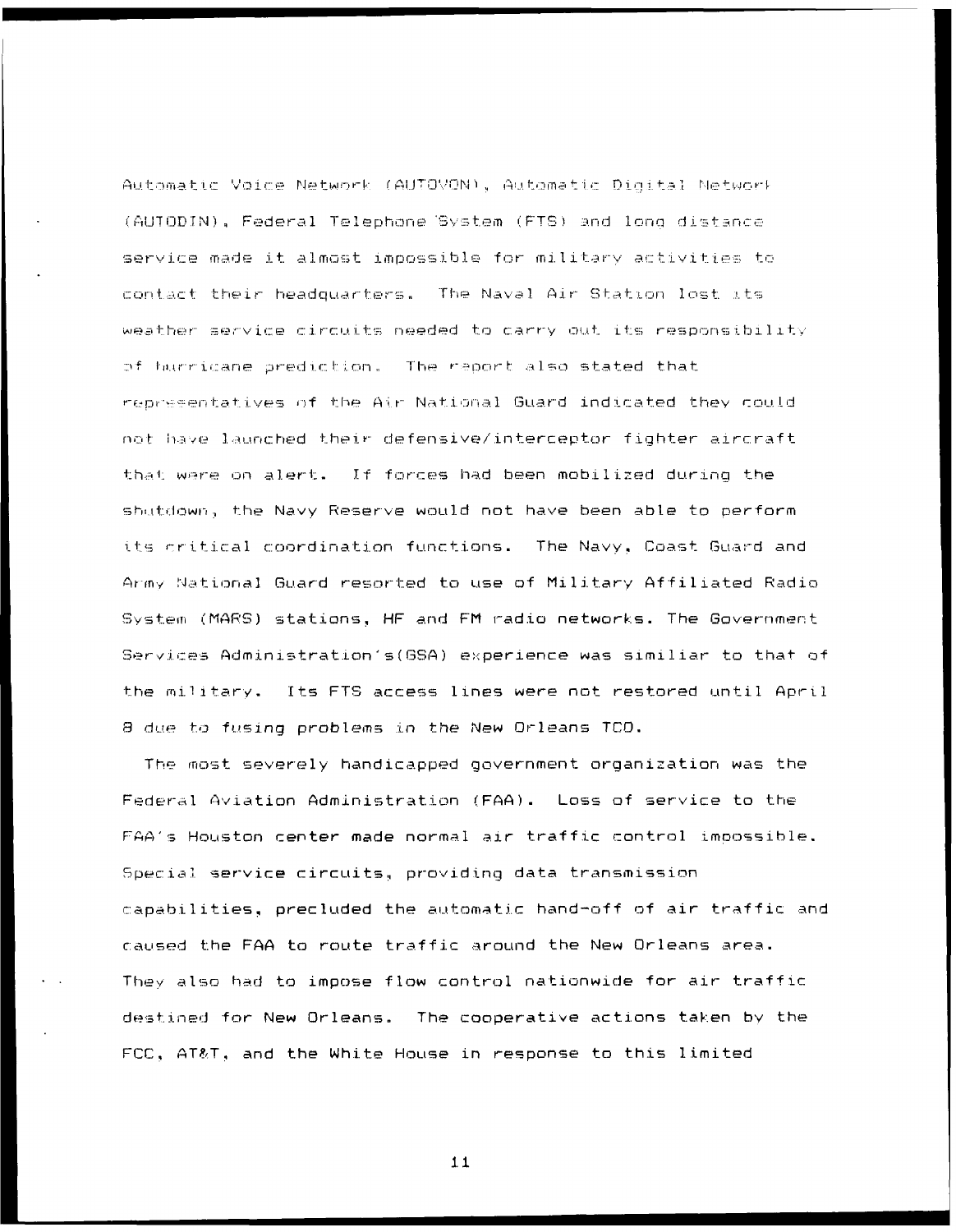shutdown were as follows. Total loss of communications between the Houston center and the New Orleans sector center was considered a major problem by FAA officials. FAA regional headquarters officials called the AT&T National Accounts Office in Washington and determined that AT&T could use military airlift capabilities to transport an emergency satellite terminal from Atlanta to New Orleans. FAA headquarters in Washington began coordinating with the Pentagon for suitable airlift. "FAA personnel reported that within a couple of hours the approval for the use of a C5A aircraft had been obtained from the Executive Office of the President". (14) The process moved rapidly to a point that instructions were being prepared to direct the tractor trailer driver to the correct loading area at the air force base in Georgia. Communications were restored prior to implementing the plan.

Response to this communications disaster was well within the capabilities of the local Bell System and AT&T personnel. Assistance from other telecommunications carriers was not necessary. Flooding at a different time of the day or of a longer duration may have caused greater problems.

#### CHICAGO- 1988(15)

This summary of the Hinsdale communication disaster was taken from an article which appeared in the September 1988 issue of the Protection of Assets Bulletin. Additional and more specific information on this incident will probably be available after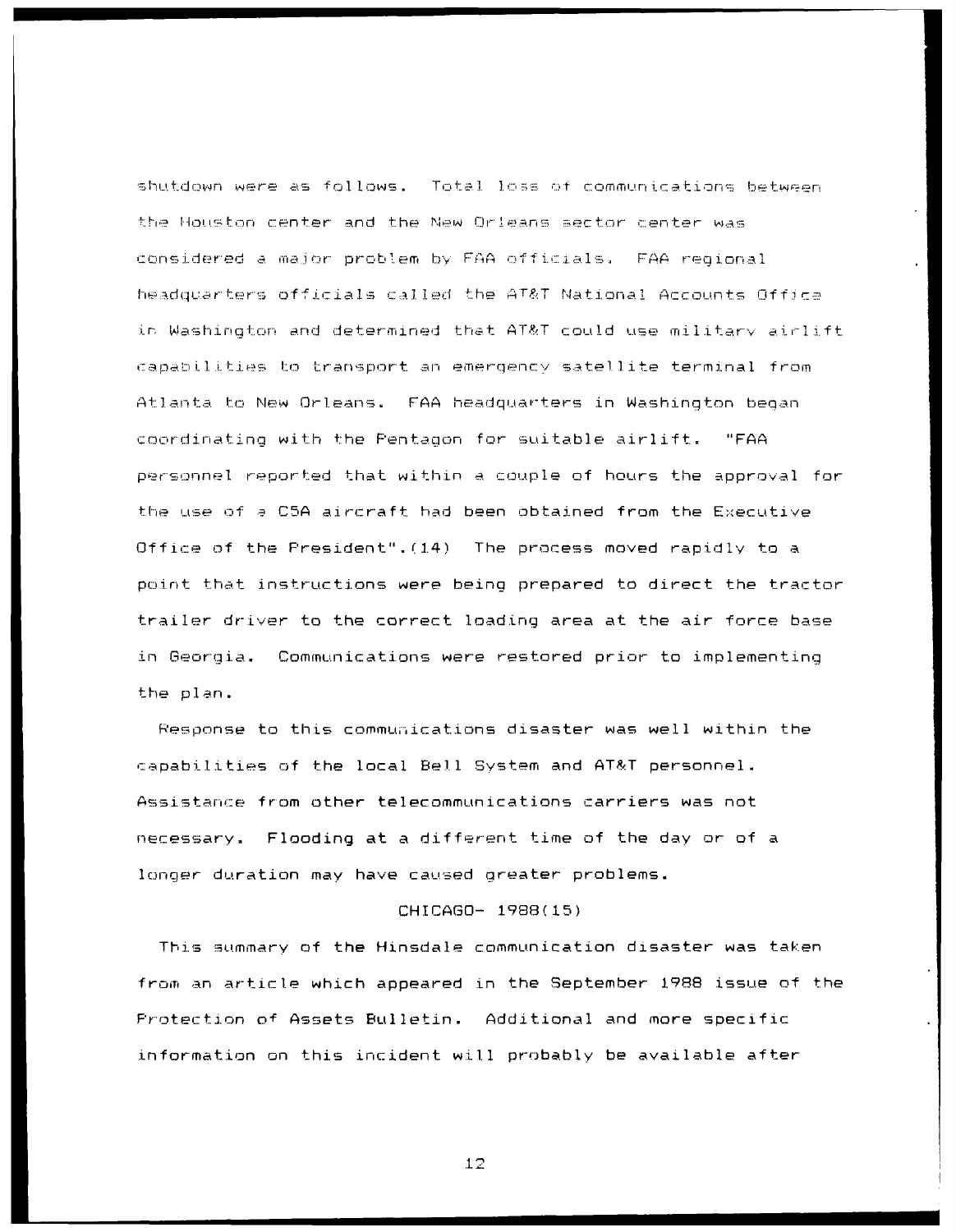current litigation is complete.

On Mother's Day, Sunday, 8 May 1988, a fire at a Hinsdale. Illinois, TCO caused damages which approached the 1975 New York fire. The Illinois company is still reviewing and assessing the damages at this time. What is known are the facts reported to the press at that time. The TCO was unoccupied on weekends. The fire burned for approximately 30 minutes before a fire alarm was noticed by a console operator located in a telephone company facility 150 miles away in Springfield, Illinois. Reasons for the delay in noticing the alarm, reporting the alarm to the local fire department and the local fire department response are not quite clear. The results of the fire were catastrophic. The Telephone Company's direct equipment and repair loss was over \$30 million. Service was lost to 35,000 local subscribers. 118,000 Long distance lines and 36,000 Special Services lines (data) were disabled. Subscribers included major corporations such as Eastman Kodak, Rockwell International, Hyatt, FTD, McDonalds, United Stationers and Ace Hardware. As in the previous communications disasters, the secondary effects were significant. FTD had processed almost all of its Mother's Day orders, so their losses were minimal. United Stationers relocated its operations but still lost an estimated \$10 million in orders. Company officials estimated there would have been an additional \$30 million loss if they had not had an alternative plan. Ace Hardware lost contact with 5 of its 15 distribution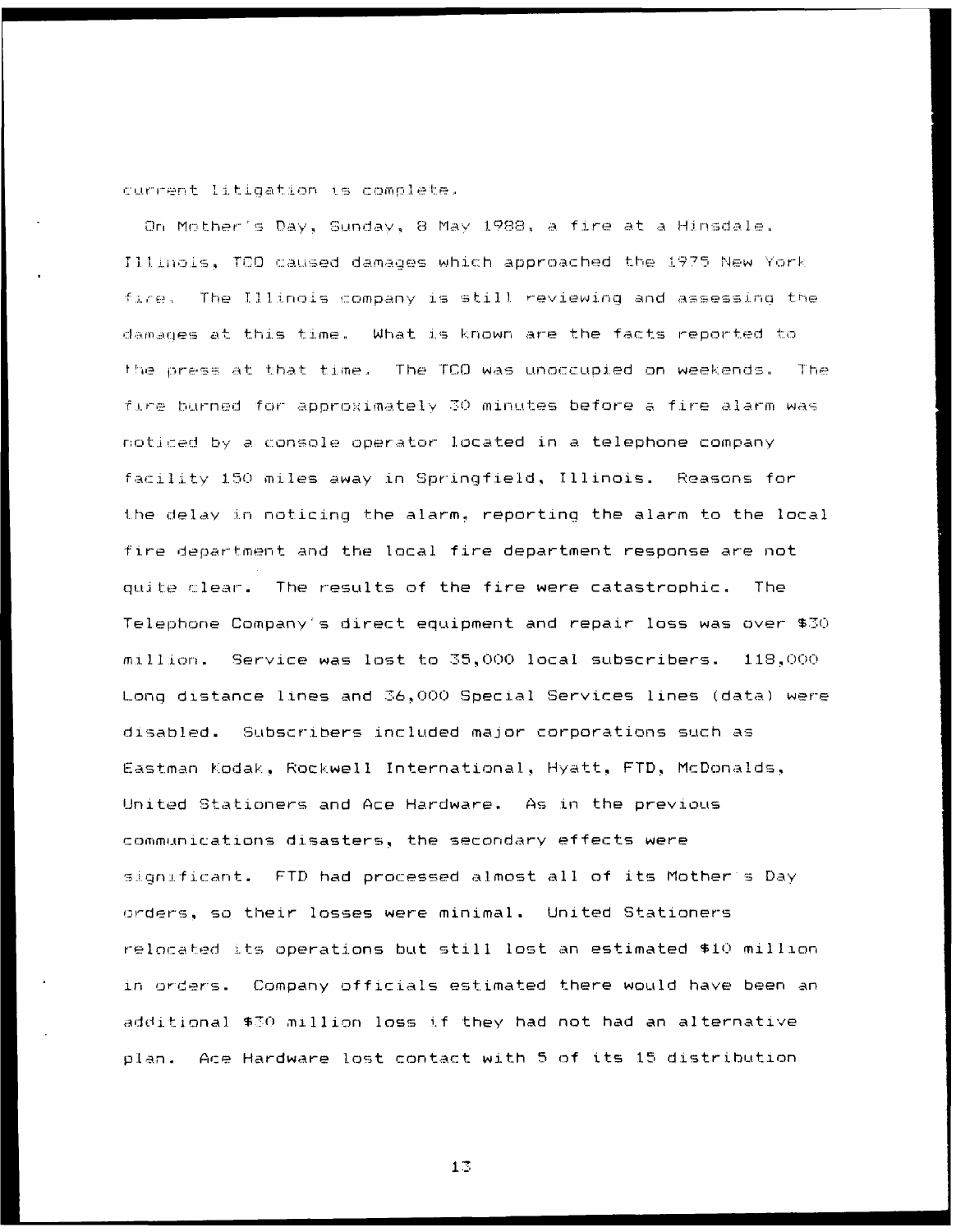centers and data had to be flown in. Order processing was delayed and rush orders were probably lost. In addition to the loss of local area access, there was a loss of contact with 50 other ICOs.

This paper does not offer an in depth study of the three communications disasters. But what my review of the disasters reveals is some sense of the magnitude of the impact of a communications disaster. Also, there are lessons to be learned from them -- lessons that can be used to better prepare the telecommunications industry for possible future incidents of an organized terrorist nature. The key to formulating the lessons learned is to visualize each incident as happening at the same time, but not due to a fire or flood. Visualize the effect a coordinated terrorist attack on multiple targets would have in a major metropolitan area such as Washington, D.C.

Three lessons stand out. First, any major incident involving either the electric or communications utilities in one or more metropolitan areas would have a devastating effect on not only the utility concerned but public health and welfare. public order and national security. Second, it is imperative that every public utility have a well thought out Contingency Emergency Plan(CEP). Third, a constant state of cooperation must exist between the private sector, federal, state and local governments.

### THE CONCERN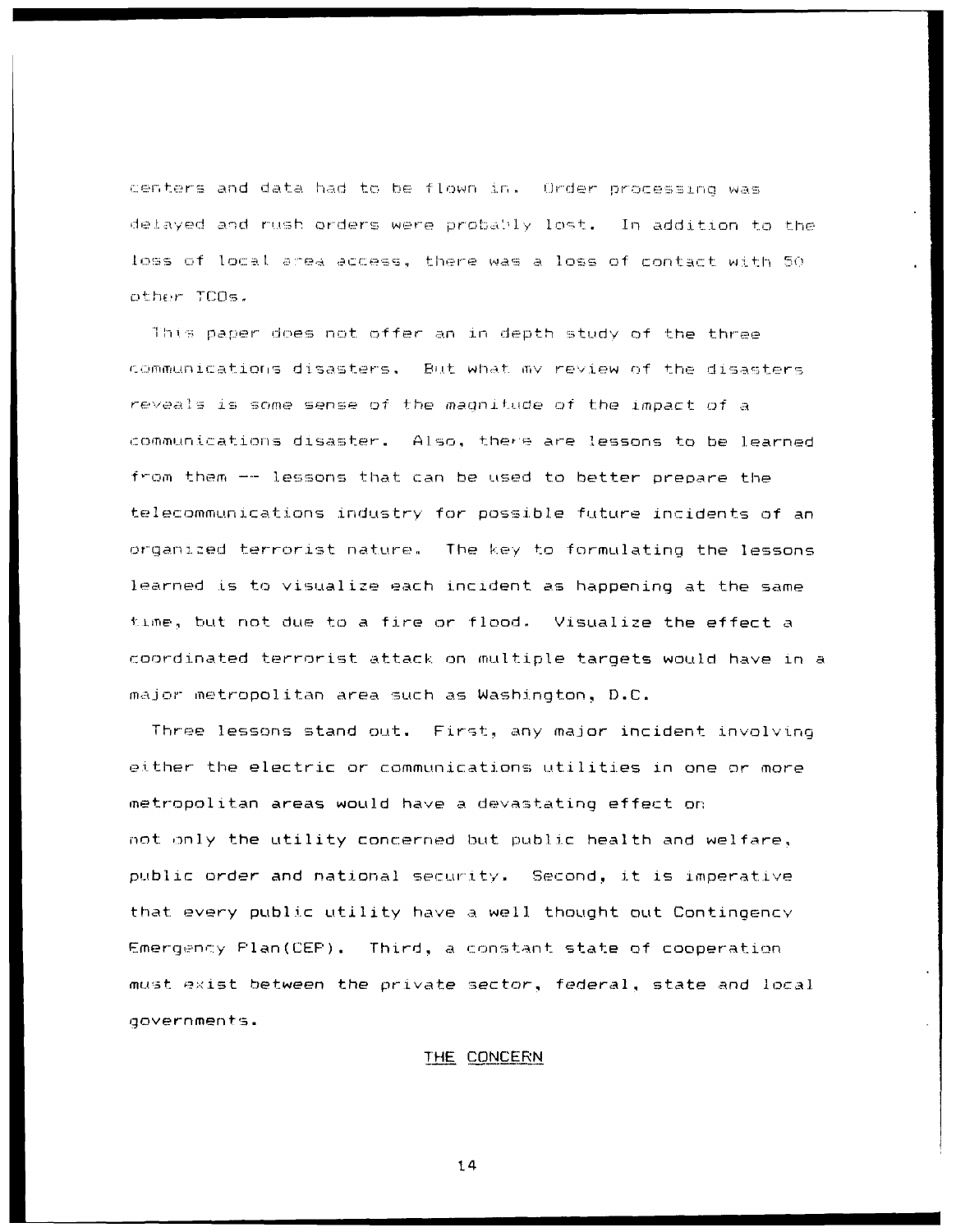In reviewing the literature on terrorism and reflecting upon the reaction of my peers when I inquired, it appears that a majority of the American public has a low concern for terrorism within the United States. Most feel terrorism is an international problem -- not a national problem.

On the other hand, corporate America's concern is rising as more and more terrorist acts are perpetrated against their overseas ventures and they become aware of the vulnerabilities here in the United States.

The Federal Government is highly concerned. An interview with a senior official of the National Communications System revealed that high level government and corporate executives of the communications industry have been studying the threat for the past seven years. (16) This group, the National Security Telecommunications Advisory Committee(NSTAC), meets with the President and his staff twice a year. One result of their work has been monies allocated by the government to reduce vulnerabilities.(17)

The U.S. Army and Air Force have expressed their concern with terrorism by placing the operational concept of terrorist activity in one of four major operational categories under Low-Intensity Conflict(LIC) doctrine. The other categories are insurgency and counterinsurgency, peacekeeping operations, and peacetime contingency operations. (18) This doctrine speaks to LIC as often localized, principally in the Third World, but as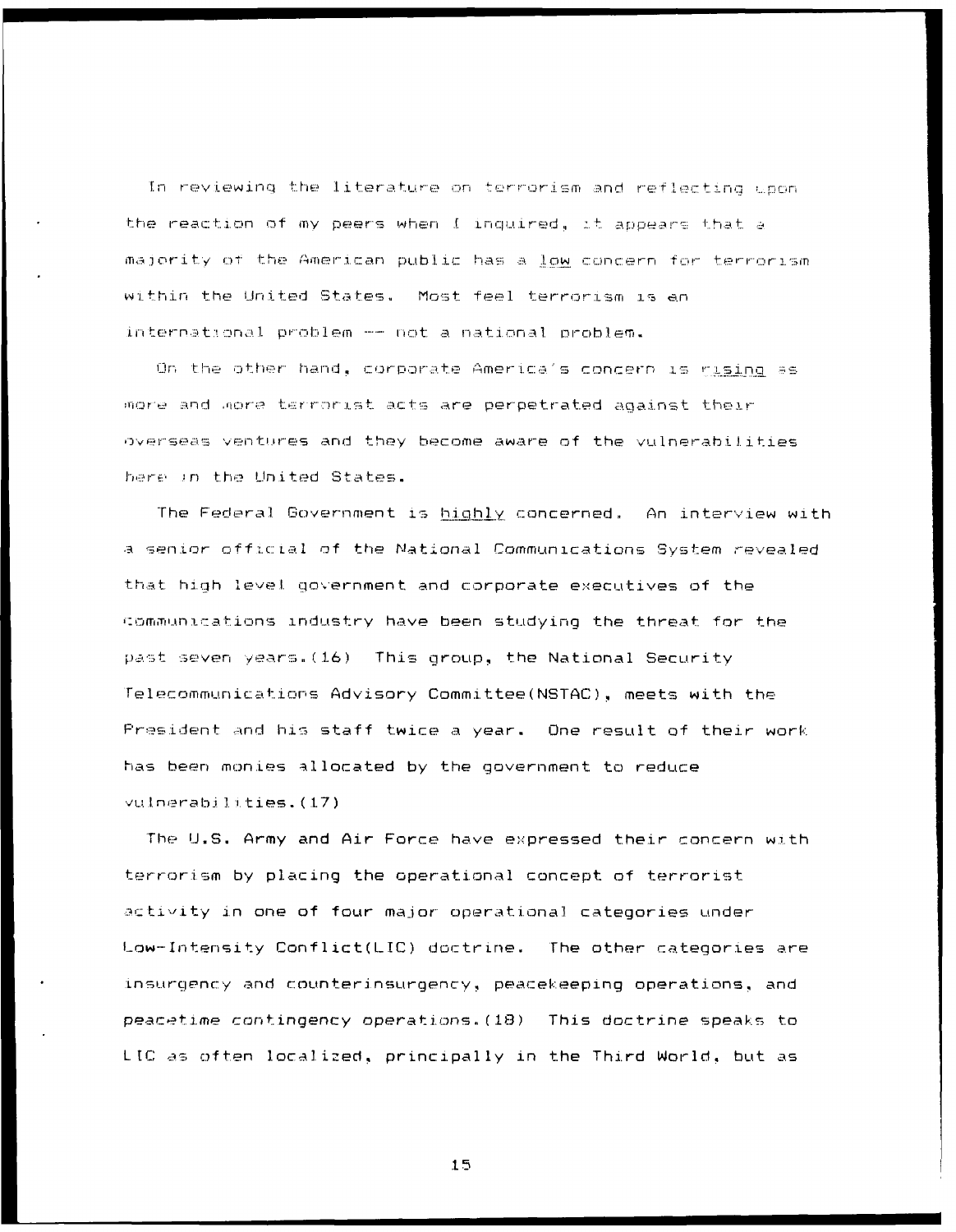containing regional and global security implications. (19)

The Federal Government also expressed its concern with the terrorist threat to the United States in a public document entitled the <u>Public Report of the Vice President's Task Force</u> on Combatting Terrorism. The report states that

Our vulnerability lies, ironically, in the strength of our open society and highly sophisticated infrastructure. Transportation, energy, communications, finance, industry, medicine, defense, diplomacy and government itself rely on intricate interrelated networks. Given these inherent vulnerabilities, and the fact that Americans are increasingly the targets of terrorist attacks outside the United States. it is apparent that a potentially serious domestic threat  $exists, (20)$ 

Without doubt, the potential domestic threat is real! lechnology has actually "giftwrapped" sensitive high tech infrastructure support systems into small boxes. Increasing amounts of communications are located in single locations due to the introduction of "Fiber Optics" and the fully automated "Electronic Switching Systems", thereby increasing systemic vulnerability. The economics of centralizing communication and electronic equipment, while attractive to corporate executives. is potentially disasterous without redundancy. The establishment of the NSTAC and the response by government agencies in Washington, D.C. to the New Orleans communication disaster are indicative of the effects these disasters have on national security. Federal, state and local law enforcement agencies are doing an outstanding job identifying, tracking, and apprehending actual and potential terrorist groups. But they cannot do the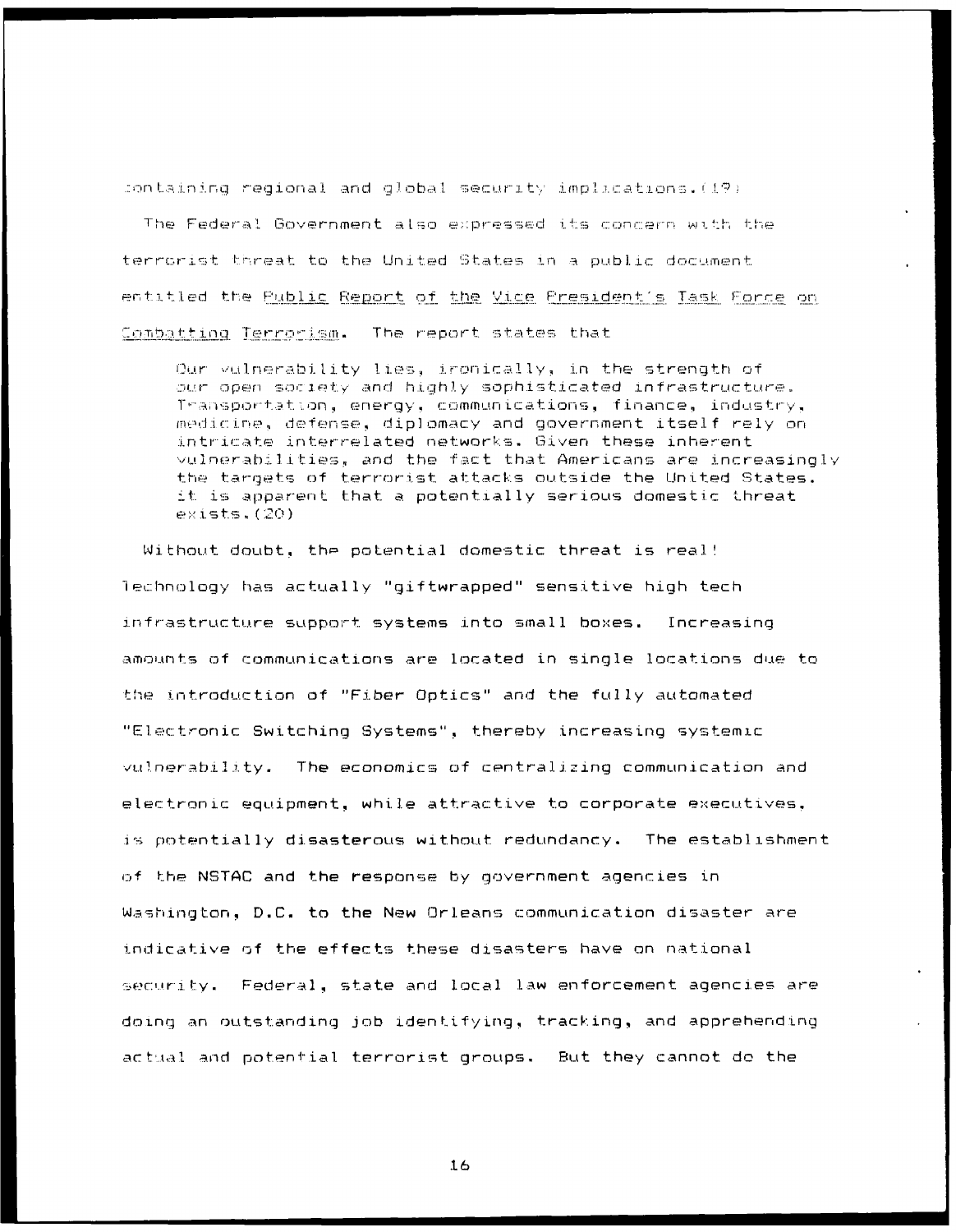job alone! The communications, power, and transportation industries are so interrelated that they must join forces with governmental agencies to develop effective pre- and post-responses to potential domestic terrorism.

Providing advice to my corporation on ways to harden the physical plant, add redundancy, and establish a well planned and coordinated Contingency Emergency Plan would better prepare the organization to prevent or respond to a terrorist attack. Hardening of the physical plant offers only limited security. But efforts should continue to increase the difficulty of unnoticed physical entry and at least provide an early warning of any malfunction in equipment or attempted forced entry. Security guards and CCTV are the keys to hardening the physical plant. However, redundancy is not regarded as "economical" in light of the currently perceived threat. Government insistence(regulation) and assistance(money) and industry cooperation are key to establishing alternative means of communication and power availability. Limited CEP exists in every organization. However, a great majority of these plans address only natural and man-made disasters. Many that address terrorism cite only kidnapping as an act of terrorism under the heading of Executive Protection. Corporate security training is oriented towards verified threats(bomb, fire, work stoppage etc.). Other contemplated threats depend on the region the corporation is located -- for example the hurricane belt or the tornado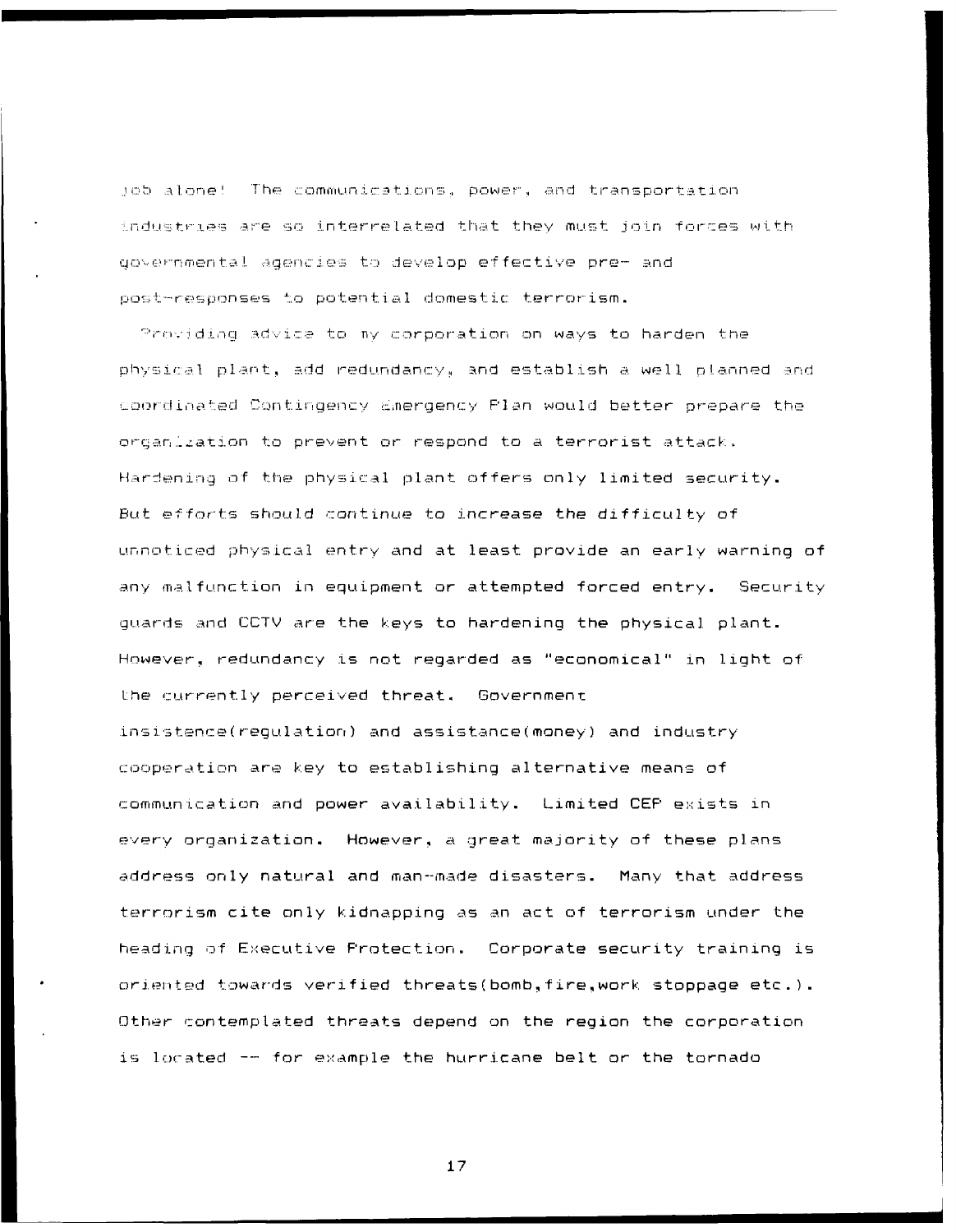belt. The Federal Government has generally oriented its preparedness on natural disaster and conventional or nuclear warfare response.(21) The economic orientation of corporate America and, to some extent, of the Federal Government provides money only for securing against these known threats. In summary, CEPs are basically written in a vacuum with no apparent thought or understanding of effects on other entities within the metropolitan area. I feel that a coordinating document with national level emphasis and quidance should encompass all local. state, and federal interests.

# A NATIONAL CEP (NCEP)

The three primary goals of a CEP are, in order of importance.  $(1)$  the protection of life,  $(2)$  protection of property, and  $(3)$ the restoration of normal activities. (22) The vital first step in development of the CEP is the establishment of an overall National Disaster Response Plan (NDRP). There is no need to re-invent the wheel. There is a wealth of expertise in formulating, exercising and implementing CEFs in America.  $\Delta$ 11 that is needed to address the potential terrorist threat is to integrate this expertise into a National CEP (NCEP) with the full backing of the Legislative and Executive branches of the Federal Government. The NCEP would replace mutual assistance agreements at times of national disasters. There are two sound reasons for a National Contingency Emergency Plan. First, it is imperative that active partnerships between the federal, state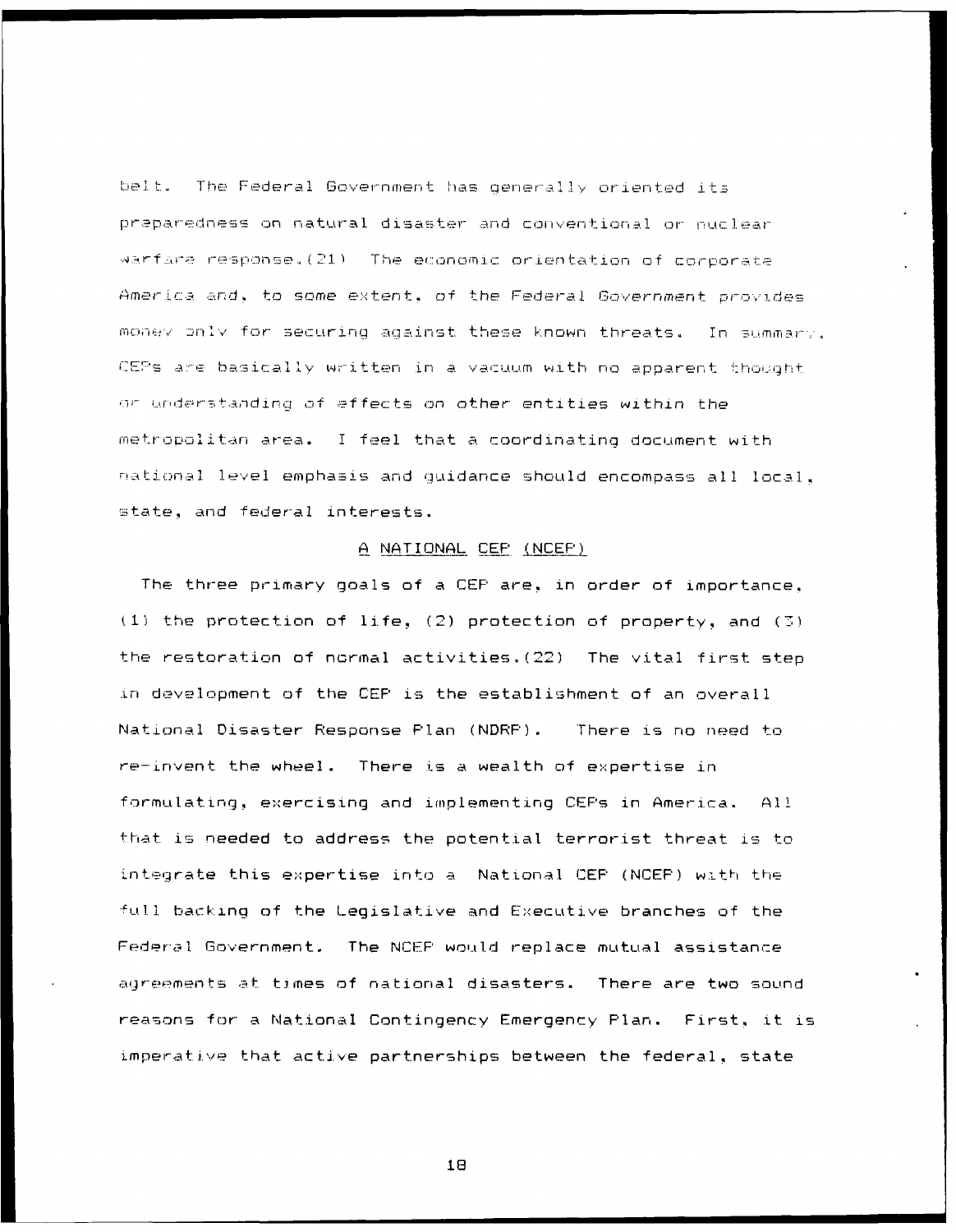and local governments and private organizations be formulated to lessen the initial effects of a major terrorist incident or concerted series of incidents. Second, without a NCEP, multiple disasters involving communications and electric power utilities and the transportation network could very well affect national security, public health and welfare and U.S. national and international stability.

Every utility corporation whose activities are predetermined to be of vital concern to U.S. national security interests should be represented, including AT&T, Regional Bell Operating Companies(RBOC's), and Con Edison Power.

The FBI is designated the Lead Agency of the Federal Government, with the responsibility for coordination of the federal response to terrorist incidents that take place within U.S.territory. (23) This agency would oversee the NCEP thru the Federal Emergency Management Agency(FEMA), which would be responsible for developing, testing, and implementing the plan with the assistance of the Department of Transportation (DOT), Department of Energy(DOE), Department of Defense(DOD), and the National Communication System(NCS). FEMA would design a NDRP concentrating on the areas shown below.:

National Disaster Response Flan Areas of Concentration for Development of the NCEP

| Area                        | Responsible Agency                                             |  |  |
|-----------------------------|----------------------------------------------------------------|--|--|
| I. Education of the public. | Federal, state and local<br>governments and private<br>sector. |  |  |
| 2. Intelligence gathering.  | Federal, state and local                                       |  |  |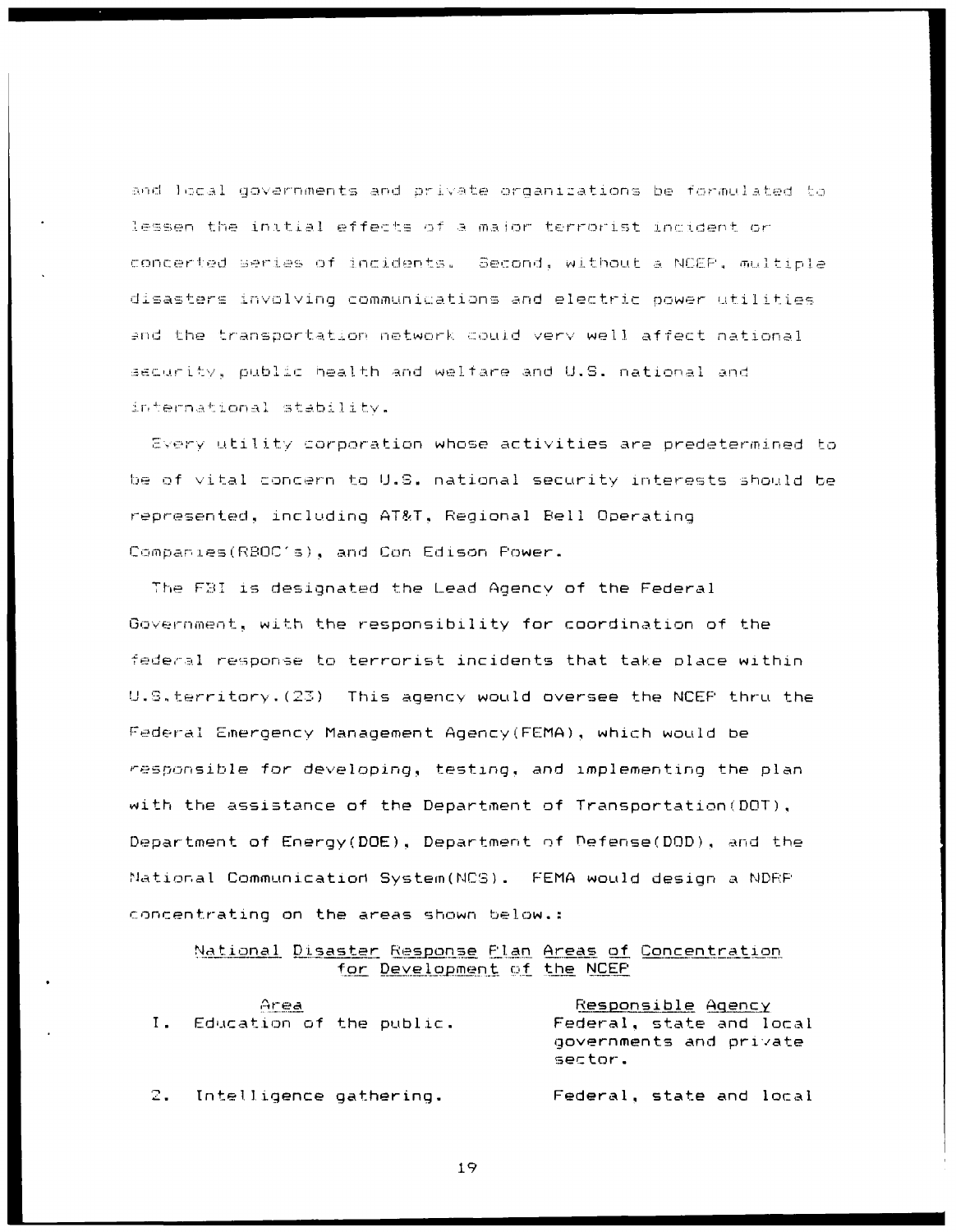law enforcement.

J. Containment of terrorist いまも少しでいる

4. Apprehension.

- $\mathcal{L}_{\mathcal{L}}$ Rapid response(restoration). Training  $\mathbf{H}(\mathbf{q})$  .
	- Prelocation/identification b. of critical repair parts.
	- $\mathbf{f}^{(n)}$  ,  $\mathbf{f}^{(n)}$  ,  $\mathbf{f}^{(n)}$ Nev needs of interrelated industries.
	- d. National security restoration wantibes.

Federal, state and local funds along with corporate funds should be earmarked for the plan, with emphasis on the communications, transportation and electric power industries. Planning emphasis should be on restoration. Rapid restoration would encompass the first and second primary goals of CEP and dilute the secondary effects on other portions of the infrastructure not directly attacked.

In sum, a NCEF would place national resources up front alongside of corporate resources to better respond to a national concern.

This paper has explored the potential terrorist threat in the light of past communications disasters. It then postulates the possible damage terrorists could inflict through examining potentially comparable disasters. Finally, it extracts lessons learned that could lead to coordinated planning for such disasters. Even though each disaster happened in isolation, extrapolation of all the events happening in concert because of

20

Federal, state and local law enforcement.

Federal, state and local law enforcement.

Federal, state and local governments and private sector.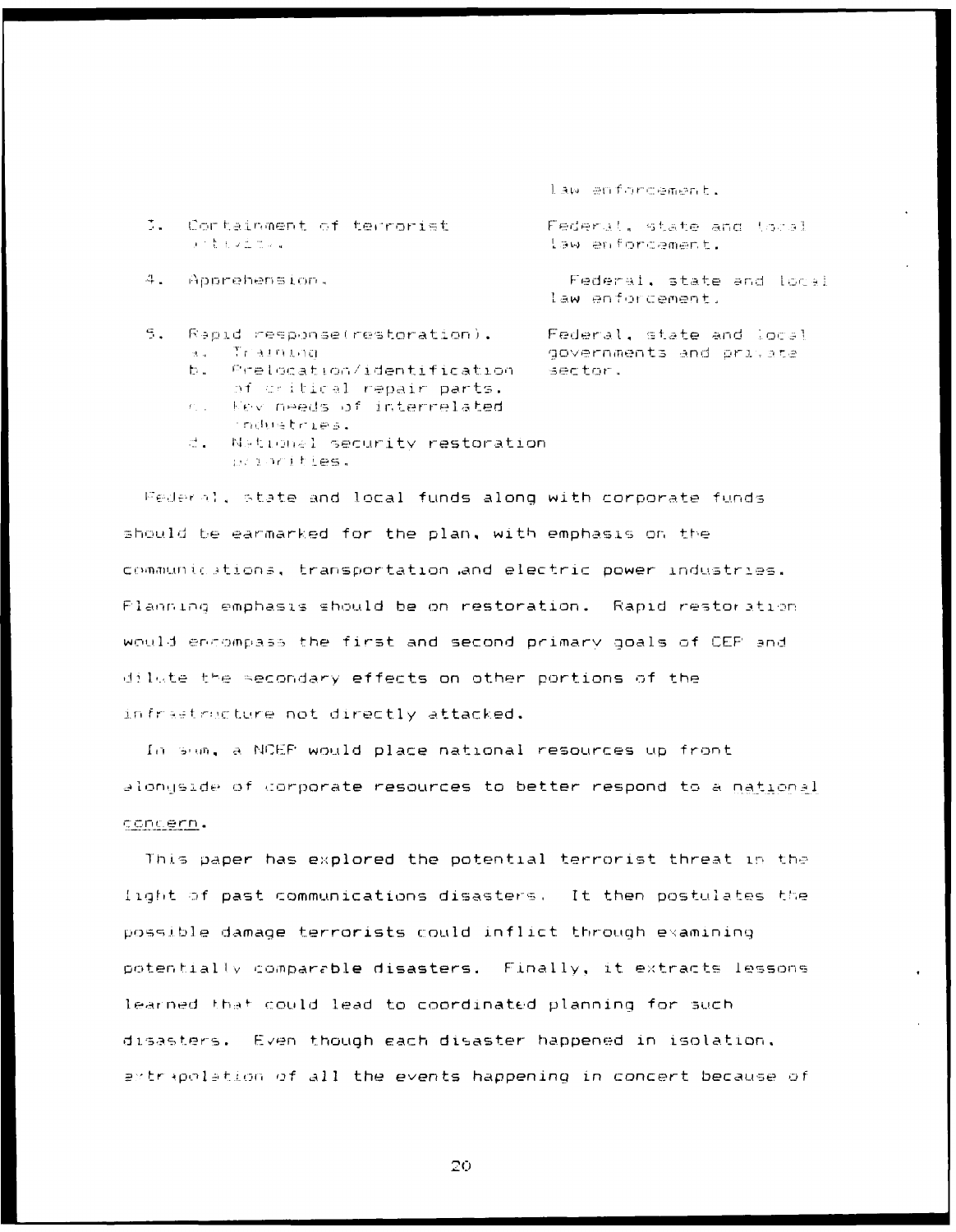coordinated terrorist activity is easy to visualize. Likewise, such ferrorism is easy to execute and almost impossible to pressent.

The firest, technology and our infrastructure suggest that to linger Unger with a false sense of security would be folly. A NOFF is a possible solution to a very real threat.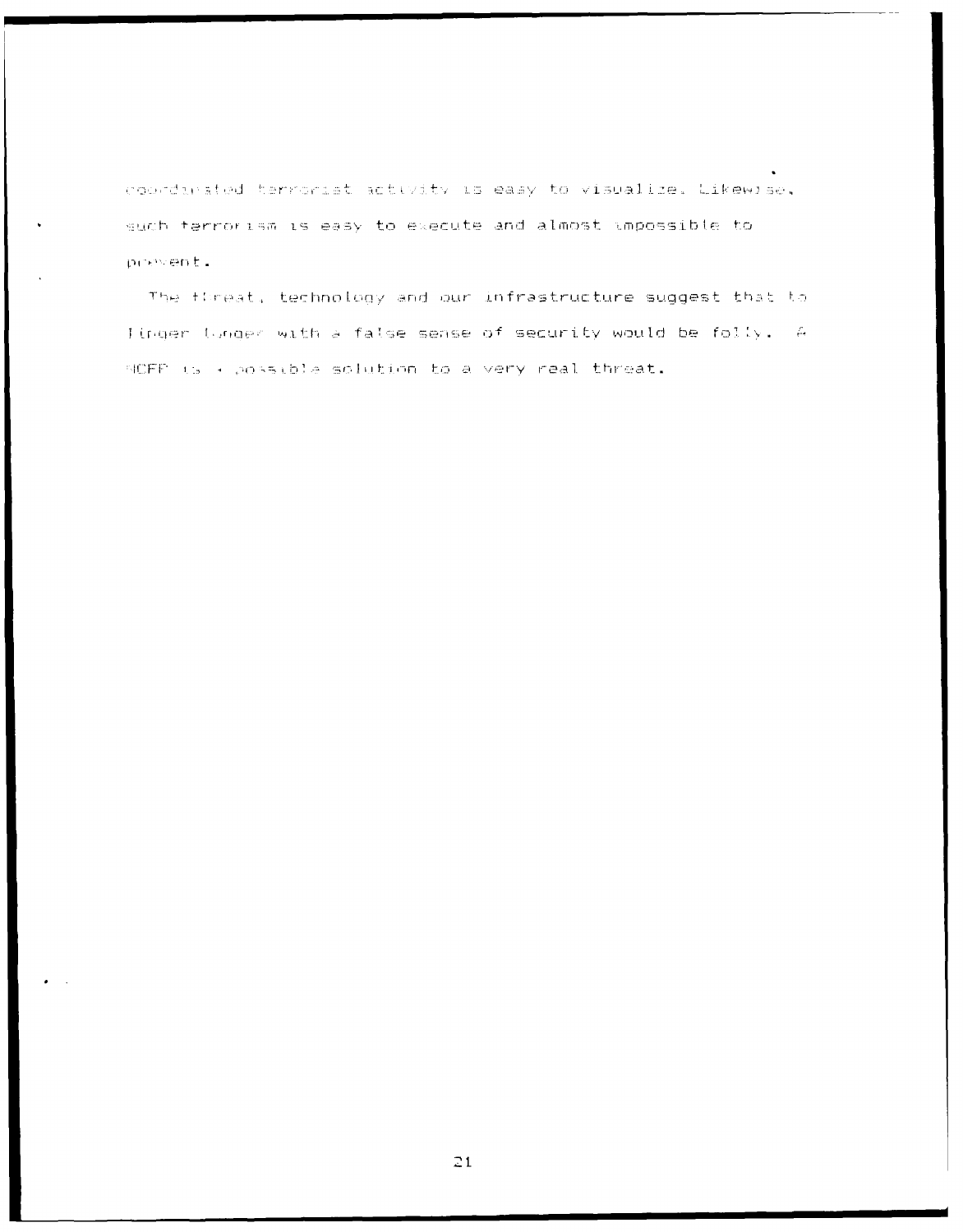# ENDMOTES

1. limothy J. Walsh, CPP, ed. <u>Protection of Assets Manual</u>. Santa Monica: Merritt, 1988, Pp. 18-127 - 18-139: "Overview on World Terrorism," by Steven J. Van Cleave, CPP.

2. Timothy J. Walsh, CPP. "The Modern Terrorist Profile." Protession of Assets Bulletin, July 1988, p.2.

D. Timothy J. Walsh, CPP, ed. <u>Protection of Assets Manual</u>. Santa Monica: Merritt, 1988. Pp.18-61 - 18-80: "Will Terrorist go Nuclear." by Brian M. Jenkins, CPP.

4. Van Cleave, p.18-128

5. FCA Bulletin, February 1988, p.1.

6. U.S. Department of Army. Field Manual 100-20, Final Draft, Military Operations in Low-Intensity Conflict. Washington: 24 June 1988.

7. Van Cleave, p.18-129

8. Faul Fugua, and Jerry V. Wilson. Terrorism: The Executives Guide to Survial, Houston: Gulf, 1978.

9. Timothy J. Walsh, CPP. "FBI Bomb Summary for 1986," Protection of Assets Bulletin, February 1988, p.1.

10. Timothy J. Walsh, CPP, ed. Protection of Assets Manual. Santa Monica: Merritt, 1988. Pp.18-105 - 18-119: "The Potential Arsenal of Tommorrow's Terrorist," by Brian M. Jenkins.

 $11.$   $I$ bid.

12. American Telephone and Telegraph, Miracle on Second Avenue: The Bell System's Response to a Major Service Disaster. USA: 1975.

13. Soor, Allen and Hamilton Inc. Telecommunications Emergencies: New Orleans Communication Outage April 7, 1983. Prepared for The Office of the Manager National Communications System. Bethesda: 1983.

14. Ibid .. p. 4-6

 $15.$ Timothy J. Walsh. CFF. "A Risk Mismanagement Example." Protection of Assets Bulletin, September 1988, Pp.4-5